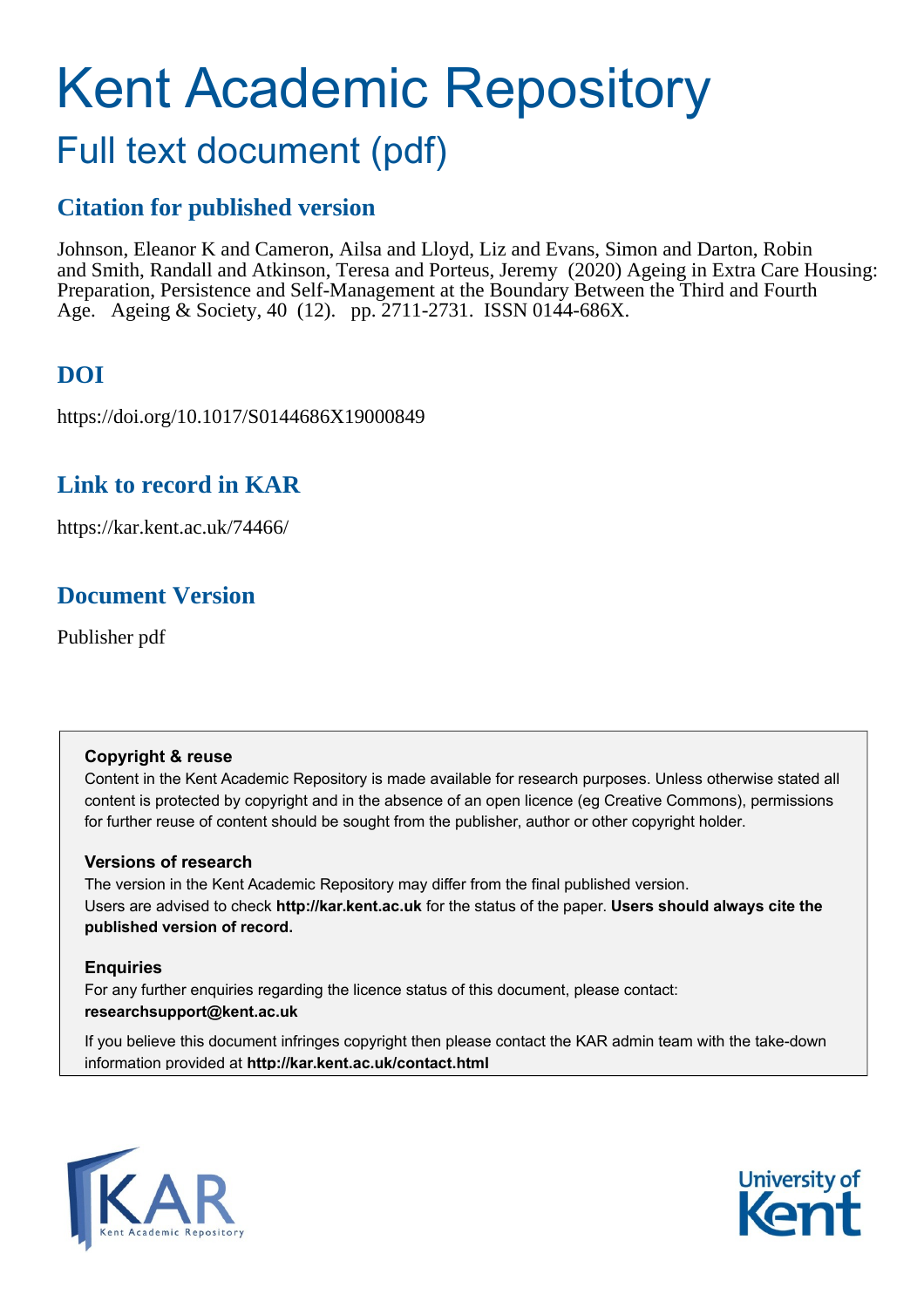#### ARTICLE



### Ageing in extra-care housing: preparation, persistence and self-management at the boundary between the third and fourth age

Eleanor K. Johnson<sup>1\*</sup> **D**[,](https://orcid.org/0000-0002-2919-8167) Ailsa Cameron<sup>1</sup> **D**, Liz Lloyd<sup>1</sup> **D**, Simon Evans<sup>2</sup> **D**, Robin Darton<sup>3</sup>  $\Box$ , Randall Smith<sup>1</sup>  $\Box$ , Teresa Atkinson<sup>3</sup>  $\Box$  and Jeremy Porteus<sup>4</sup>

<sup>1</sup>School for Policy Studies, University of Bristol, Bristol, UK, <sup>2</sup>Association for Dementia Studies, Institute of Health and Society, University of Worcester, Worcester, UK, <sup>3</sup>Personal Social Services Research Unit, University of Kent, Canterbury, UK and <sup>4</sup>Housing Learning and Improvement Network, London, UK \*Corresponding author. Email: [Eleanor.Johnson@bristol.ac.uk](mailto:Eleanor.Johnson@bristol.ac.uk)

(Accepted 7 June 2019; first published online 18 July 2019)

#### Abstract

Extra-care housing (ECH) has been hailed as a potential solution to some of the problems associated with traditional forms of social care, since it allows older people to live independently, while also having access to care and support if required. However, little longitudinal research has focused on the experiences of residents living in ECH, particularly in recent years. This paper reports on a longitudinal study of four ECH schemes in the United Kingdom. Older residents living in ECH were interviewed four times over a two-year period to examine how changes in their care needs were encountered and negotiated by care workers, managers and residents themselves. This paper focuses on how residents managed their own changing care needs within the context of ECH. Drawing upon theories of the third and fourth age, the paper makes two arguments. First, that transitions across the boundary between the third and fourth age are not always straightforward or irreversible and, moreover, can sometimes be resisted, planned-for and managed by older people. Second, that operational practices within ECH schemes can function to facilitate or impede residents' attempts to manage this boundary.

Keywords: ageing; care; extra-care housing; fourth age; housing; longitudinal; social care

#### Introduction

Whilst it is undeniable that the United Kingdom's (UK) population is ageing, there has been some disagreement as to whether improvements in longevity have been matched with improvements in, what the European Health Expectancy Monitoring Unit terms, 'healthy life years'. Kingston et al. (2017) note that a transformation in life expectancy has brought with it two somewhat disparate shifts, whereby a greater number of people are remaining independent for longer but, also, a greater number of people are experiencing care needs and for a longer period

© Cambridge University Press 2019. This is an Open Access article, distributed under the terms of the Creative Commons Attribution licence (http://creativecommons.org/licenses/by/4.0/), which permits unrestricted re-use, distribution, and reproduction in any medium, provided the original work is properly cited.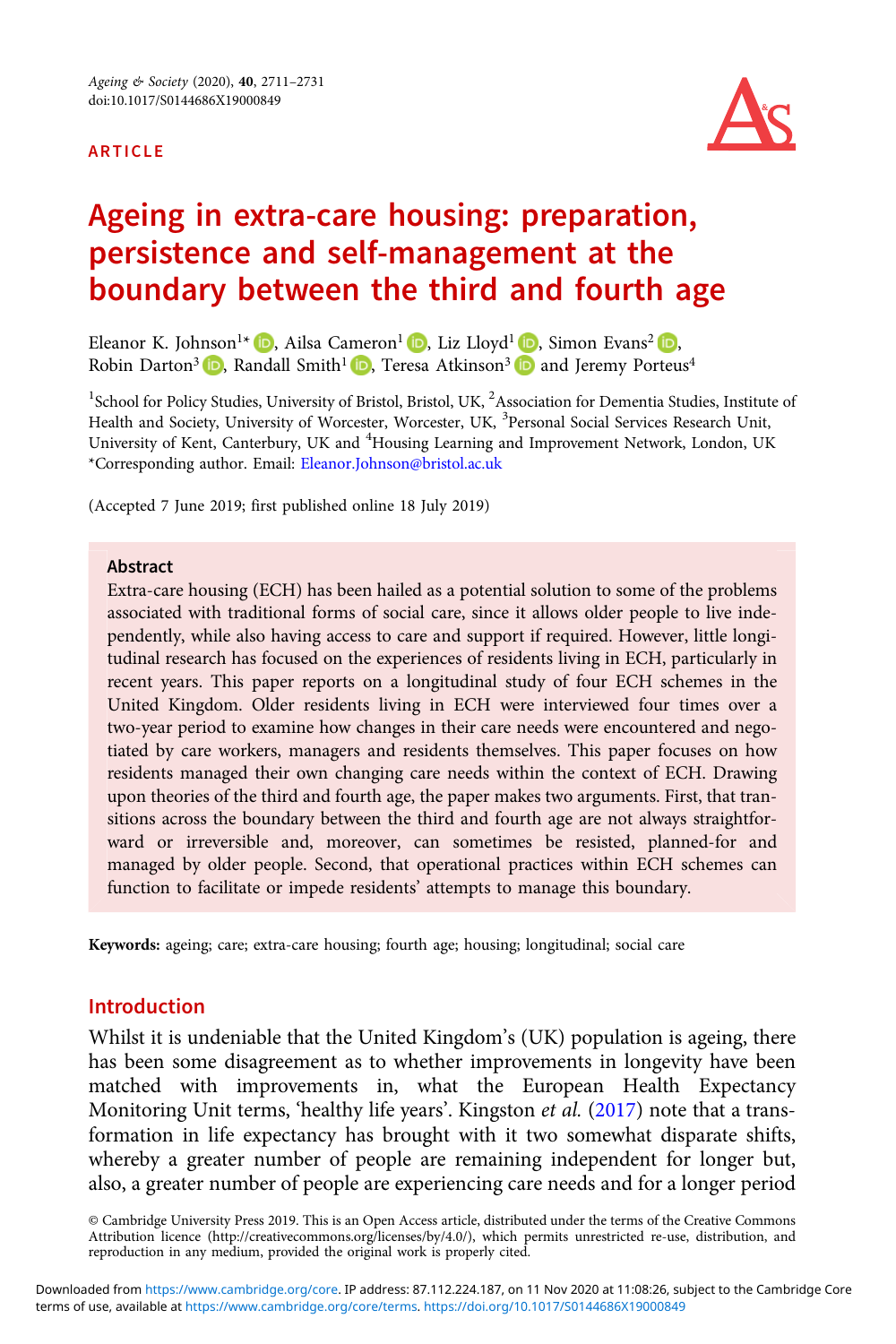of time. Concerns have been expressed about the decline in capability and independence brought on by an expansion of the older population (Marengoni et al., 2011) which is, in turn, resulting in increased demand for (already underresourced) care and support services. The expansion of the older population has led to an increase in the number of older people with diverse housing, care and support needs. Indeed, debates about the provision and affordability of both housing and care for those over the age of 65 have become key features of social policy internationally (Pynoos, 2018).

It is within this context that, in the UK and elsewhere, there has been heightened interest in housing with care models amongst social care professionals, policy makers and older people themselves (Tinker, 2002; Copeman and Porteus, 2017). In particular, this interest has centred on the intended role of housing with care in reducing the need for residential care as well as in facilitating the maintenance of independence (Croucher et al., 2006). In terms of provision, such interest has resulted in an increase in the number of housing with care schemes which 'conform neither to pure sheltered housing nor pure residential care' (Oldman, cited in Croucher et al., 2006).

Extra-care housing (ECH) is a form of housing with care provision for older people which has gradually grown in popularity since the early 1990s, with approximately 1,600 schemes available by 2016 (LaingBuisson, 2016). Though there is some disagreement about how ECH is best defined, researchers tend to agree that three key factors make it is a distinct alternative to other forms of housing and care provision (Evans et al., 2017). They are: its focus on 'supporting independent living in self-contained accommodation for rent, shared ownership or sale' (Evans et al., 2017: 20); its emphasis on the provision of communal facilities, such as lounges, restaurants, launderettes, gardens and/or social activities; and its provision of 24-hour care on-site (Evans and Vallelly, 2007). A key feature of this care is that it should be responsive and flexible, adapting to the changing needs of older people on a permanent or temporary basis. The provision of care in ECH therefore constitutes an 'extra' service that residents can draw upon as and when it is required. There has been growing interest in ECH across the United States of America, Australasia and Europe, where it has been variously named 'assisted living', 'senior housing', 'service housing' or otherwise (Howe et al., 2013; Atkinson et al., 2014).

In this paper, we explore the perspectives of older people living in four different ECH schemes in England, focusing on how ageing is experienced, negotiated and managed by these individuals within the context of the environments where they live.

#### The third and fourth ages

It was the expansion of the population aged over 65 that led Laslett (1987) to outline his theory of the third age, which endorsed later life as a time of agentic self-fulfilment, consumption and active engagement. Although Laslett's work is contested and not universally applicable, it is useful for considering how older people (as third agers, at least) are able to maintain their functioning and dignity. Third agers, however, were distinguished from fourth agers, who were regarded as having little agency, dignity or independence (Baltes and Smith, 2003; Gilleard and Higgs,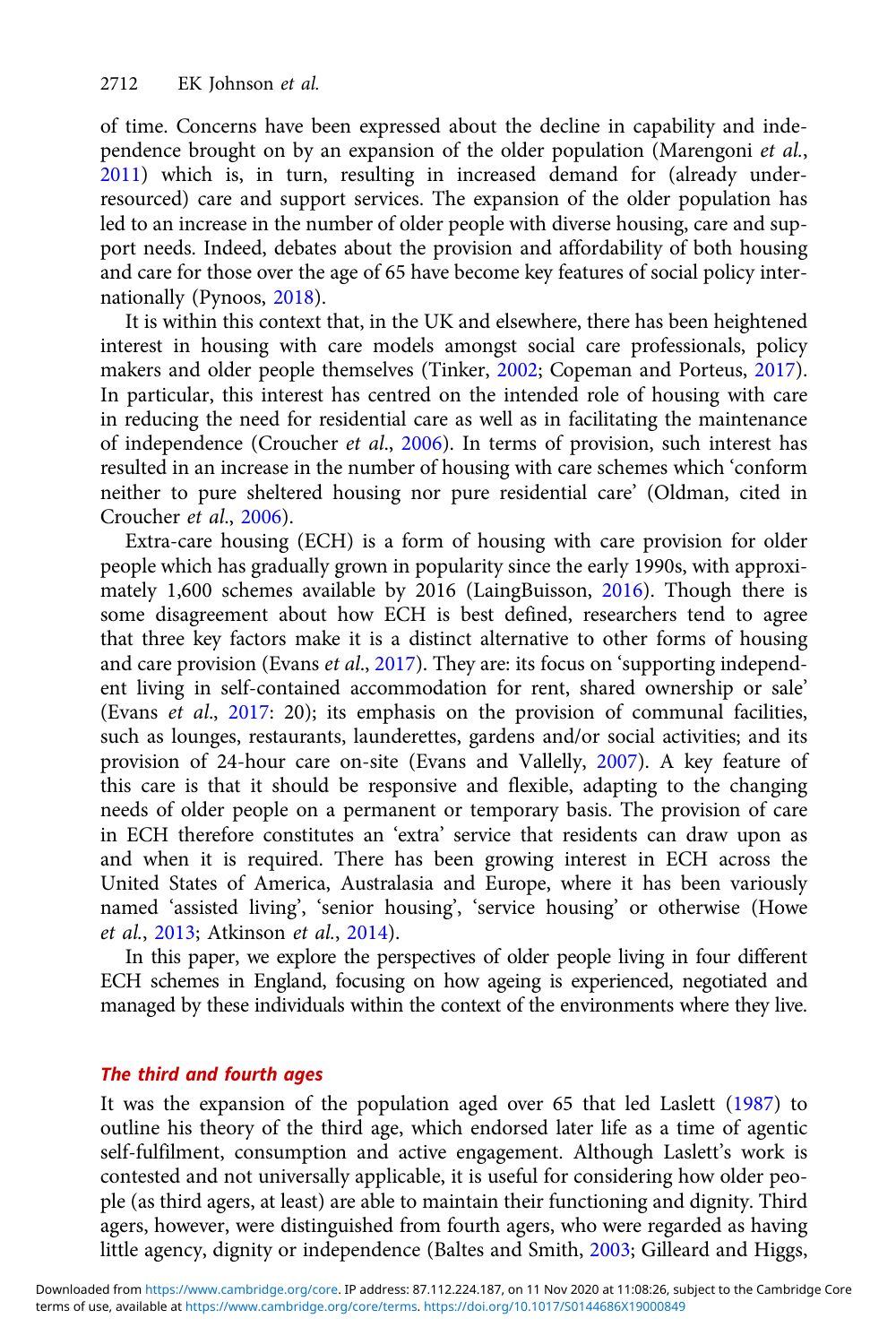$2010$ ). In light of the suggestion by Kingston et al. (2017) that later life is now made up of a longer period of independence and a longer period spent with care needs, we might conclude that there has been an elongation of both the third age (young old) and the fourth age (oldest old) (Baltes and Smith, 2003; Christensen et al., 2009).

Though there is some agreement that one's movement from the third age into the fourth age does not directly relate to one's chronological age (Laslett, 1987, 1991; Gilleard and Higgs, 2010), there is disagreement about how each age (and the fourth age, in particular) should be conceptualised, how each age relates to the other, and how clear-cut and impermeable the boundary is between the third age and fourth age.

Whilst the third age has been trumpeted as a leisurely, active and autonomous period of life, less academic attention has been given to understanding how dependencies are experienced in the so-called fourth age (Lloyd et al., 2014). Attention has been placed on the care of older people, but this has mostly (and disproportionately) been from the perspective of service providers and tends to focus on the management of decline rather than on understanding an individual's experience of dependencies. In response to the lack of conceptual clarity concerning the fourth age, there has been some recent focus on pinpointing when the fourth age begins and on identifying its key characteristics. In this paper, we use the concepts of the third and fourth age to explore findings from our study, rather than treating each as a clear-cut category into which older people themselves can be neatly classified.

#### The boundary between the third and fourth age

Gilleard and Higgs' (2010) assumption is that the institutionalisation of older, infirm persons into social care environments functions to propel those persons into the fourth age. For Gilleard and Higgs, it is when an individual is deemed by professionals (care workers, medical practitioners, care assessors) to have lost their ability for self-care that they cross the 'event horizon' into the fourth age, where 'choice, autonomy, self-expression, and pleasure collapse into silent negativity' (2010: 126). Other researchers have drawn attention to the difficulty of conceptualising and identifying the characteristic features of the fourth age (Twigg, 2006; Lloyd et al., 2014; Lloyd, 2015). Such difficulties arise, not least, because sanguine narratives of the third age often rely upon a rejection of the negative discourses associated with more traditional accounts of ageing: dependency, deterioration and disengagement. In attempting to rescue the fourth age from gloomy depictions of a period lived without agency, choice or social connections, researchers have examined how will, self-determination and control may be exercised by individuals despite bodily decline or dependency (Heikkinen, 2000).

Lloyd et al. (2014) use the term 'perseverance' to describe how, whilst the older people in their study were aware that decline was inevitable, they had not given up on the exercise of will or self-determination. This was not a resistance to and denial of the fourth age like that described by Gilleard and Higgs, but neither was it an acquiescence or acceptance of decline. For the older people in the study by Lloyd et al. (2014), experiencing bodily decline, poor mobility and ill-health did not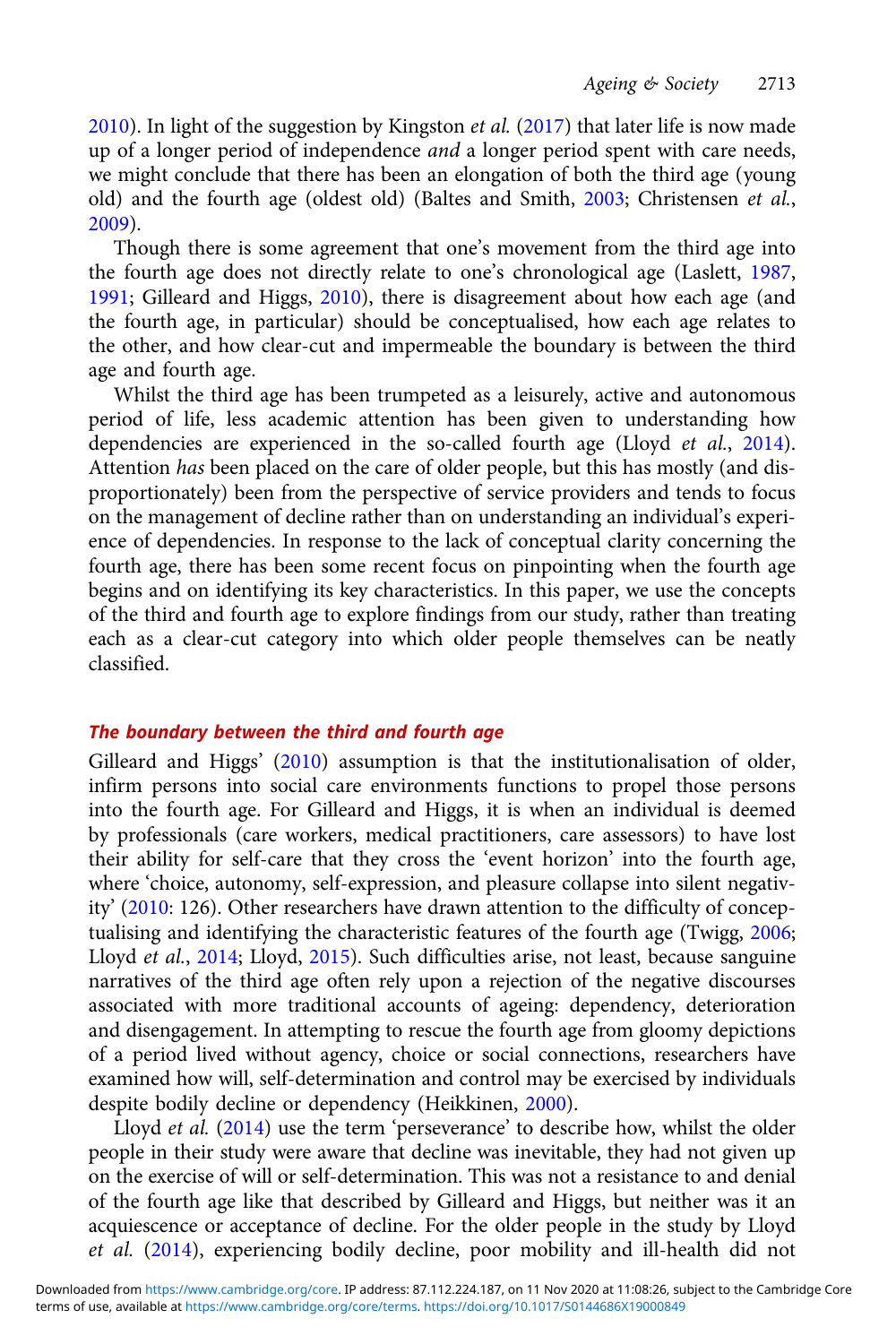prevent them from being engaged in decisions about their care as well as in relationships with others which were not completely dependent.

The boundary between the third age and the fourth age remains a domain of 'unresolved tension' (Gilleard and Higgs, 2010: 121) in academic research (Lloyd, 2015). The accounts of the participants in the study by Lloyd et al. (2014) raise further questions about how the third and fourth ages, and particularly the boundary between them, is best conceptualised. We might suggest, for example, that entry into the fourth age is marked not by a 'cliff edge' but by a complex period of transition or liminality. Recovery and remission from illness during later life, for example, undermines the assumption that the fourth age presents a 'void' from which older people cannot return (Grenier, 2012; Lloyd et al., 2014).

Equally, we might argue that the fourth age is a less gloomy place than many have envisioned. Since transition across this boundary involves a change in the status of the individual, we would expect it to be marked by a period of liminality; that is, a period in which the individual is neither of the third age nor of the fourth age but, instead, is between the two. Researchers have explored several ways in which people may experience liminality as they age. Here, focus has been placed on older people's experiences of the unsettled status and identity resulting from transitions into residential or nursing homes (Diamond, 1992; Frank, 2002) or into hospitals or hospices (Froggatt, 1997; Hirst, 2002; McKechnie et al., 2011). Indeed, care environments may increase vulnerability and other features associated with the fourth age rather than functioning as a response to them (Grenier et al., 2017). More recently, it has been recognised that periods of liminality associated with transition between the third and fourth age might follow the uptake of care at home (Barrett et al., 2012) or the onset of failing health or frailty (Nicholson et al., 2012; Lloyd et al., 2014), regardless of whether one moves into a formal care environment.

West *et al.* (2017) explore the sense of persistent liminality experienced by older people living in ECH. Unlike the institutional care environments alluded to by Gilleard and Higgs (2010), ECH schemes tend to be marketed as third age, rather than fourth age, spaces. A core emphasis of ECH, however, is the ability for residents to age in place and, in some instances, to treat ECH as a 'home for life'. These somewhat competing discourses make clear how ECH residents might find themselves in a liminal state; neither securely of the third age nor of the fourth age, neither independent nor dependent, and both living in a care environment and in their own home. ECH, in this sense, presents an interesting case for further analysis into how older people might manage their changing care needs as they age.

#### ECH: housing for the third age?

Since resistance towards the social categorisation of old age has been considered a key feature of the third age habitus (Gilleard and Higgs, 2010), it is perhaps unsurprising that such resistance is often cultivated and sustained by marketing for social care services. This is more the case for ECH, which has been hailed as an alternative to, or even as a replacement for, more traditional forms of social care provision in that it promotes independence and choice (Department of Health, 2004).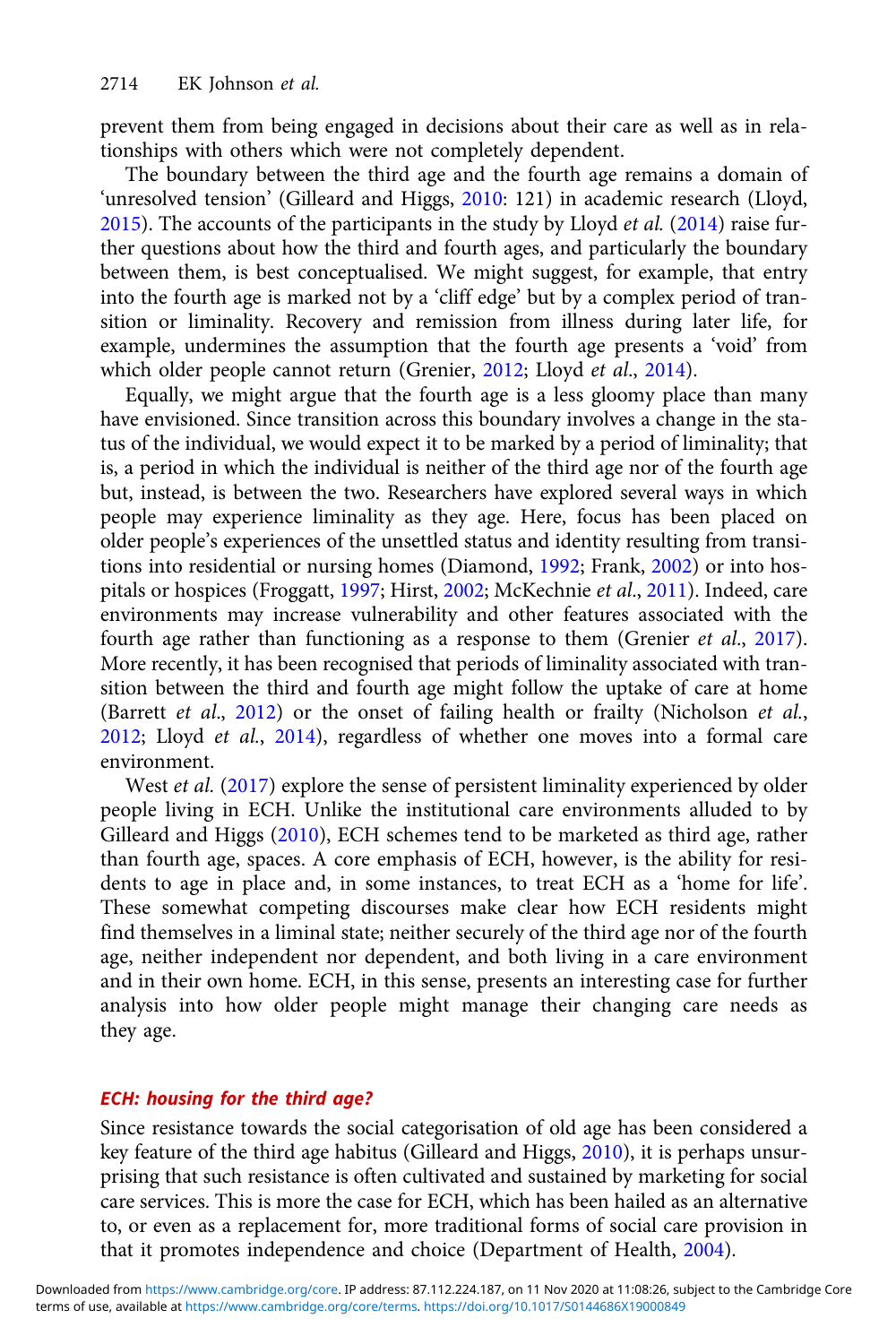Others, however, have argued that, whilst ECH offers a viable alternative to residential care for some older people, it should not be viewed as negating the need for residential care environments (Buckner et al., 2013). The Personal Social Services Research Unit's evaluation of 19 ECH schemes, for example, found that ECH residents were less dependent and less physically and cognitively impaired than care home residents (Darton et al., 2012). It has been suggested elsewhere that ECH cannot easily support the same population as that served by care homes (Croucher et al., 2007).

In the late 1990s, Robson et al. (1997) drew this distinction between ECH and care homes when they titled their design guide for extra care Homes for the Third Age. There is, however, growing evidence that the population served by ECH is moving away from this third age cohort. Skills for Care's (2017) recent research, for example, indicates that local authorities' funding provision for ECH residents is increasingly limited to individuals who have high care needs. It is not clear whether the same shift in population can be observed in those ECH schemes that cater predominantly for people who fund their own care. However, concerns have been expressed that a shift towards resident populations with higher care needs overall may discourage more active prospective residents from moving into ECH schemes (Croucher and Bevan, 2010; Darton et al., 2012). Alongside a shift in the demographic of older people entering ECH – who have higher care needs than those who moved into ECH in the past – existing residents are ageing in place. This has resulted both in a reduction of ECH residents' 'mix' of abilities and an expansion of the number of ECH residents who are undergoing a period of liminality between the third and fourth ages (Skills for Care, 2017; West et al., 2017).

Indeed, the research of West et al. (2017), alongside that of others (Bernard et al., 2007; Croucher et al., 2006), drew attention to how the dialectic between the third and fourth age can be alleviated or amplified by the discursive practices of ECH schemes. In this paper, we extend the analysis of West et al.  $(2017)$  by focusing on how operational practices within four ECH schemes shaped residents' management of their own liminality at the boundary between the third and fourth ages. Our focus here is not on how liminality is experienced amongst ECH residents as a group, but on how individual residents were able to exert agency and control (or not) as they aged within the context of ECH. Indeed, the focus of this paper is not on establishing how best to categorise the experiences of older people who are ageing in ECH (e.g. of the third age or the fourth age) but, instead, to consider how these individuals might negotiate and experience their ageing in the context of ECH. For this reason, drawing upon the longitudinal data gathered in the study, we emphasise the lived experiences of ageing persons in ECH and, in particular, the impact that normal routines and everyday practices within ECH schemes – admissions criteria for funded residents, philosophy, facilities, design, sense of community, organisation of care – have upon these residents' ability to express agency or exert control over their changing care needs.

#### The ECHO project: an empirical study

The longitudinal data upon which this paper draws are from a recently completed National Institute for Health Research, School for Social Care Research-funded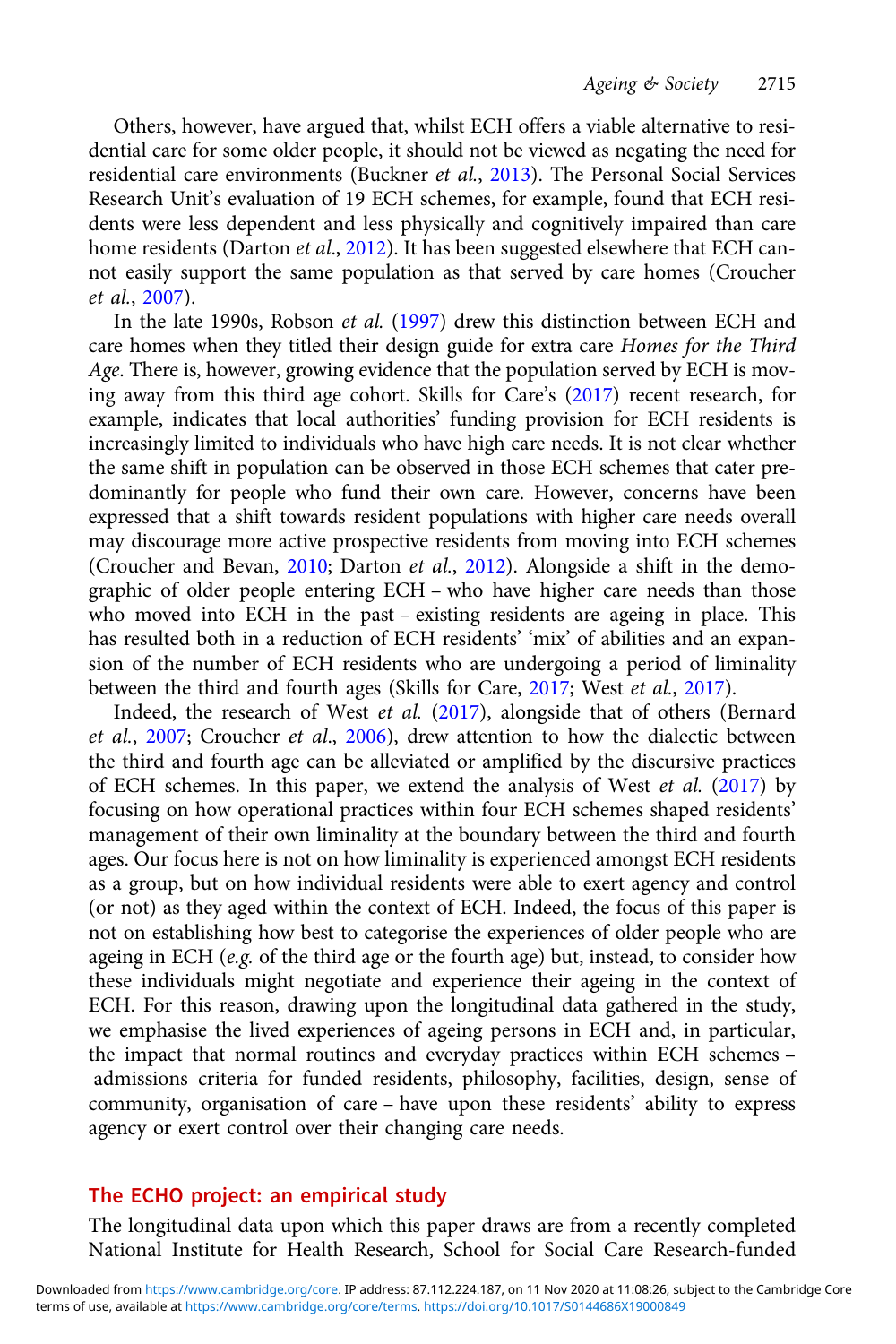study titled 'The Provision of Social Care in Extra Care Housing'. The study examined the experiences of 51 older people living across four ECH schemes, as well as examining the perspectives of 20 care workers and seven managers who worked in these ECH schemes, and three local housing and care commissioners. The overarching aim of the study was to explore how care is negotiated and delivered within ECH settings and, in particular, how changes in residents' care needs were responded to both individually and institutionally. The research focused on four key research questions:

- (1) How do residents in ECH schemes make decisions about the changing nature of their care needs and how do they negotiate these with care providers?
- (2) How do providers of care negotiate changes to the provision of care, both at an organisational and individual level?
- (3) How do front-line staff mediate, and respond to, the changing needs of residents and the constraints faced by managers of extra-care schemes?
- (4) How do commissioners of extra-care housing and social care negotiate changes in care with providers?

In this paper, we focus on answering the first research question by drawing upon data gathered in longitudinal interviews with residents. We consider how older people living in ECH schemes make decisions about their changing care needs, establishing how they manage and negotiate the liminal state of being betwixt and between the third age and the fourth age. The project was a longitudinal study, an approach that is used increasingly in social policy research as it offers the opportunity to explore processes of change over time (Corden and Millar, 2007). A qualitative longitudinal approach enabled us to consider how residents of ECH negotiated and managed the uncertainties and ambiguities brought on by changes in their care needs. Ethical approval was obtained from the National Social Care Research Ethics Committee (reference number 15/IEC08/0047).

#### Methods

The study involved visiting four ECH schemes, which were located in two distinct geographical areas, four times over the course of 20 months. Methods used included: semi-structured interviews (with residents, care staff and managers at each scheme, as well as commissioners of housing and care); analysis of documents; and unstructured observations. Since the focus of this paper is on how residents managed their changing care needs within the context of ECH, we draw upon the in-depth, longitudinal interviews which were carried out with ECH residents on four occasions over the 20 months during which we visited the four schemes. A longitudinal approach was chosen due to our interest in the changes experienced by residents over time, and particularly on individual and organisational responses to these changes. Adopting a longitudinal approach also provided us with an opportunity to establish relationships with the resident interviewees which, in turn, gave us a deeper understanding of the opportunities and challenges which they faced.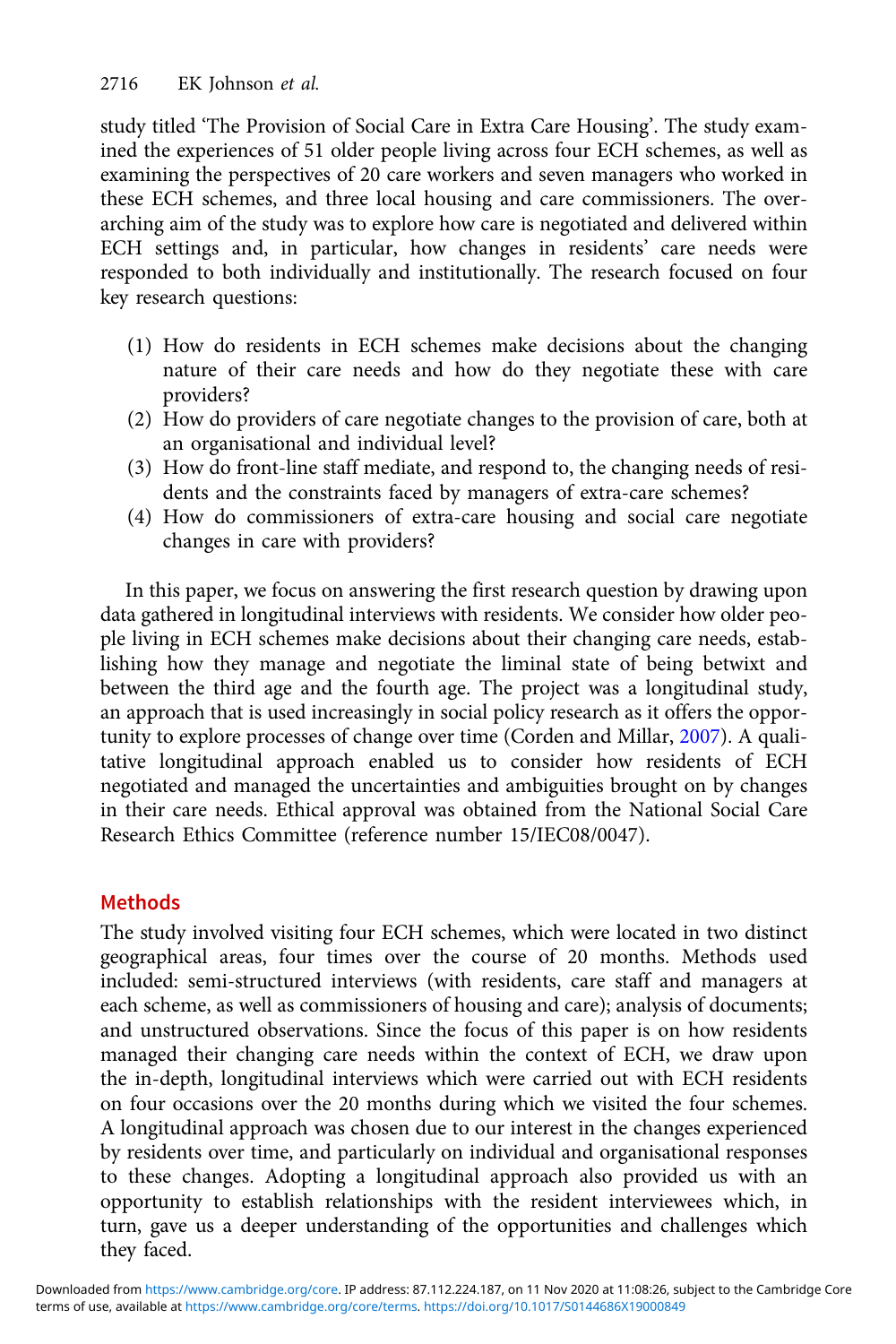Each phase of interviews undertaken with residents was distinct. The first interview covered biographical details including age, relationship status and the length of time that they had lived in ECH. Introductory interviews also explored residents' reasons for moving in, participation in social activities, social contact, health status, whether they received direct care, changes in care over time and experiences of care. Subsequent interviews (rounds 2–4) explored whether there had been any changes in the resident's care, in their experiences of care or in their health. In addition, subsequent interview rounds included a focus on different themes such as friendships and hobbies, both before and after moving into ECH, and loneliness and isolation. These additional themes emerged inductively during the initial analysis of data gathered in previous rounds of interviews and aided us in understanding the impact of changes in care needs on the lives of individual residents.

#### The schemes

We recruited four ECH schemes as sites for data collection. One of these provided specialist support to people with dementia. The sites were based in two areas. Sites A and B were located in Area 1 and Sites C (the specialist dementia scheme) and D in Area 2. Area 1 was a unitary authority, experiencing pressure on land with plans for large-scale investment in ECH. Area 2 was a county council, two-tier authority, which struggled to fill those places in the schemes that were designated for local authority-supported people.

All four schemes conformed to general definitions of ECH. They provided selfcontained accommodation (in the form of apartments) to adults aged over 55, had communal spaces such as lounges and restaurants, and had care and support available on-site. There were, however, many differences between the four schemes in terms of resident type (care needs; funding arrangements), activities programmes, available facilities, and layout and material environment. Some of these differences between the schemes are presented in Table 1. The impact of such differences upon residents' abilities to manage their changing care needs is explored in more detail later in the paper.

The process of assessing and placing prospective ECH residents varied between Area 1 and Area 2. In both areas, access to ECH for publicly funded residents was via the local authority's nominations process and residents were assessed either prior to entering ECH or when their care needs were thought to have changed. In Area 1, however, the authority's allocation policy was revised during the study to focus on the presence of care needs, as opposed to housing needs. For self-funded residents in both areas, the admissions process usually entailed older people and/or their families visiting the scheme before applying to move in. Differences between the four schemes were reflected in the sample of participants interviewed at each.

#### The participants

Our intention was to recruit ten residents at each scheme and interview them four times over 20 months so that we could understand how care needs change and how they are responded to by older people, care workers and managers. With the potential for high attrition rates in mind, we decided to recruit between 12 and 15 residents at each site during our first round of interviews. A total of 51 residents took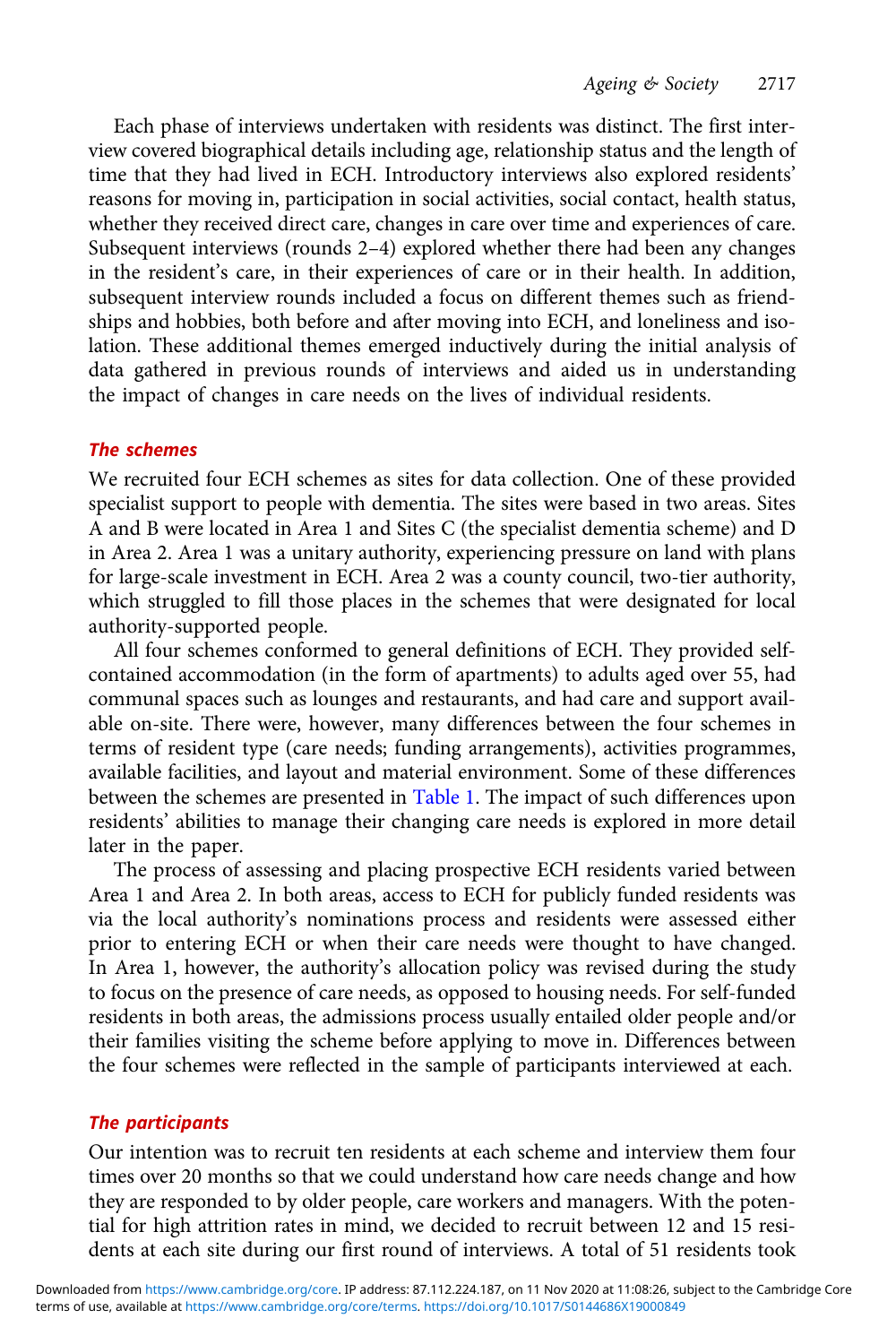| Table 1. Research sites |
|-------------------------|
|-------------------------|

|             | Area 1                                       |                                              | Area 2                                         |                                                         |
|-------------|----------------------------------------------|----------------------------------------------|------------------------------------------------|---------------------------------------------------------|
| Scheme      |                                              | R                                            |                                                |                                                         |
| Location    | Residential<br>street in the<br>suburbs      | Residential<br>cul-de-sac in the<br>suburbs  | Residential<br>street with some<br>small shops | High street of a<br>market town                         |
| <b>Size</b> | 54 apartments<br>(43 one-bed, 11<br>two-bed) | 49 apartments<br>(33 one-bed, 16<br>two-bed) | 42 apartments<br>(21 one-bed, 21<br>two-bed)   | 95 apartments<br>(74 one-bed, 21<br>two-bed)            |
| Tenure      | Rent; social rent                            | Rent; social rent                            | Rent; social rent                              | Rent; social rent;<br>ownership;<br>shared<br>ownership |

part in the study, 12 of whom were recruited during our second round of interviews. Upon the completion of fieldwork, ten participants had withdrawn from the study (three had lost capacity, two chose to withdraw, two had moved to nursing homes and three had died). In total, we undertook 164 interviews across the four rounds. Table 2 provides further detail regarding the nature of our sample at each site. Several residents whom we spoke to were not aware of how their housing and/or care was paid for – that is, whether they were self-funded or local authority-funded – and, for this reason, information pertaining to funding sources is not included here.

Although we wanted to include the experiences of people with dementia living in ECH, we took the decision to include only people who had capacity to consent. To enable us to include people with dementia who had capacity to consent, we used a process consent method (Dewing, 2007) to check ongoing capacity on each occasion that we interviewed residents. Written informed consent to be interviewed was obtained from participants at each stage of the research and all participants had the capacity to consent.

#### Analysis

All interviews with residents were audio recorded and transcribed verbatim. Initially, a sample of eight transcripts from the first round of resident interviews were read and independently coded by three members of the research team. Discussion of these transcripts led to the development of an initial coding frame which was used to code the first wave of resident interviews thematically using NVivo software. The coding frame was supplemented with additional themes as they emerged, both during coding and following each subsequent round of interviews. In this paper, we focus on themes related to residents' changing care needs, transitions, ageing, health, and choice, autonomy and independence.

#### Findings

The findings discussed below are drawn from data obtained through interviews with residents in the four ECH schemes that participated in the ECHO project.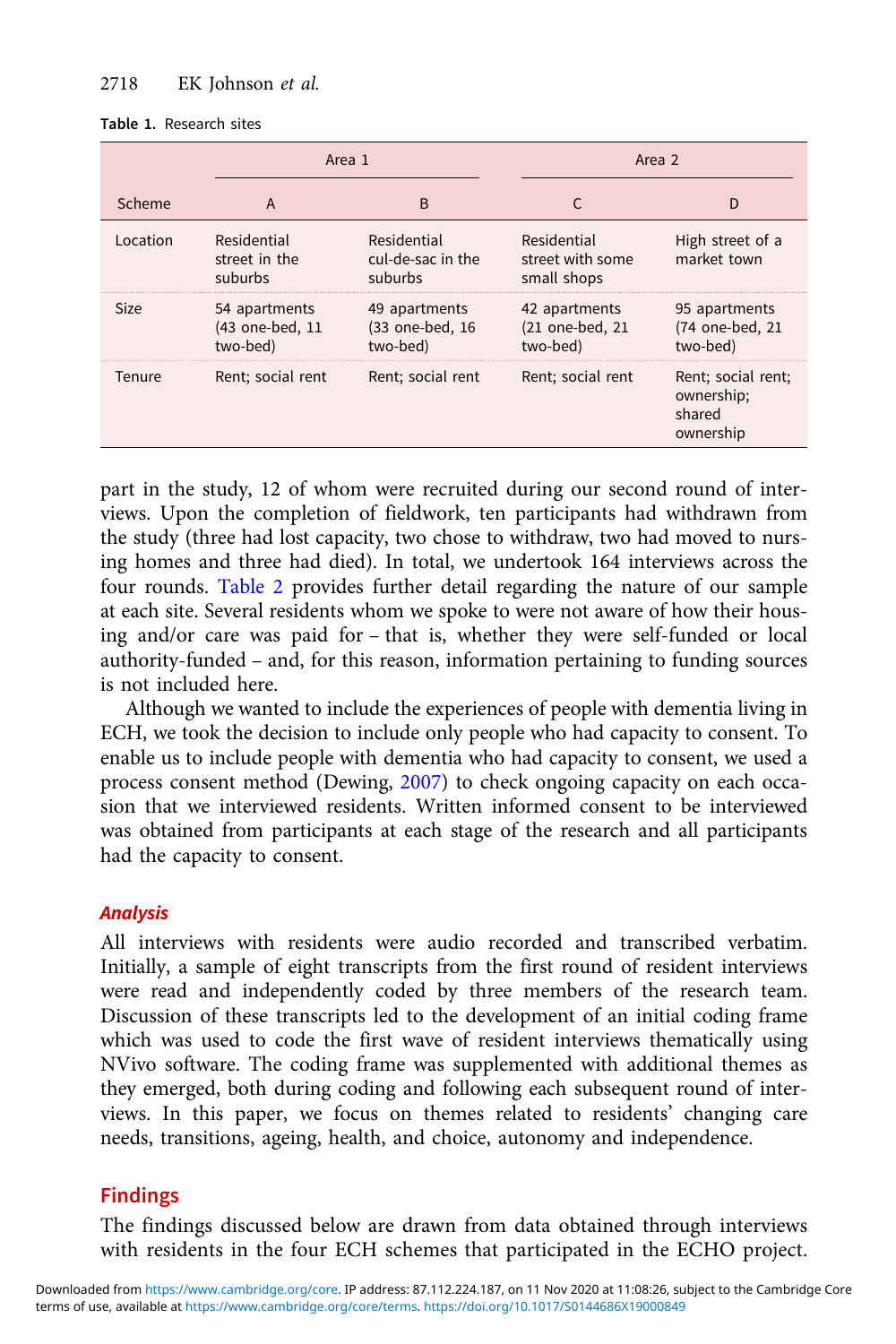|                                      | Site A | Site B Site C | Site D | Total |
|--------------------------------------|--------|---------------|--------|-------|
| Number of participants               |        |               |        |       |
| Total number of interviews           |        |               | 56     |       |
| Female/male                          |        |               |        |       |
| Widowed                              |        |               |        |       |
| Divorced or separated                |        |               |        |       |
| Married $1$                          |        |               |        |       |
| Single                               |        |               |        |       |
| In receipt of social care at round 1 |        |               |        |       |

Table 2. Participant details (extra-care housing residents)

Note: 1. All participants who were married lived with their spouses.

Our focus here is on answering the first of the ECHO project's four research questions. That is, how do residents in ECH schemes make decisions about the changing nature of their care needs and how do they negotiate these with care providers? We outline four key ways in which residents living in the four schemes endeavoured to plan for, eschew or manage their changing care needs. Such endeavours were not always successful. For some residents, the onset of illness, reduced mobility or disability drove them, albeit unwillingly, into a state of dependence and disengagement which we might associate with the fourth age. For others, however, it was the context of ECH itself which impeded their attempts to exert choice and control over their changing care needs. In what follows, we discuss our findings under four sub-headings, broadly reflecting distinct yet interrelated topics: (a) preparing for the future; (b) avoiding decline; (c) resisting dependency; and (d) managing care provision. Data are presented using pseudonyms.

#### Preparing for the future

A key focus of our initial interviews with residents was their transition into ECH and, in many cases, residents spoke at length about their previous circumstances, their reasons for moving and who had been involved in the decision.

#### Pre-emptive

For some residents, moving into ECH was framed as a form of future-proofing. This was particularly the case at Site D, where the majority of residents whom we spoke to did not have a current need for care. For example, when asked about her main reason for moving into ECH, Cynthia, from Site D, said:

Well I knew that ... I haven't any near family. Rather short on family actually, I have a brother but we were orphaned quite young and grew up in different families … So I realised if I was ill or anything I'd be in trouble. And I mean, for years told people you can't rely on all your neighbours, you'll wear them out, you know?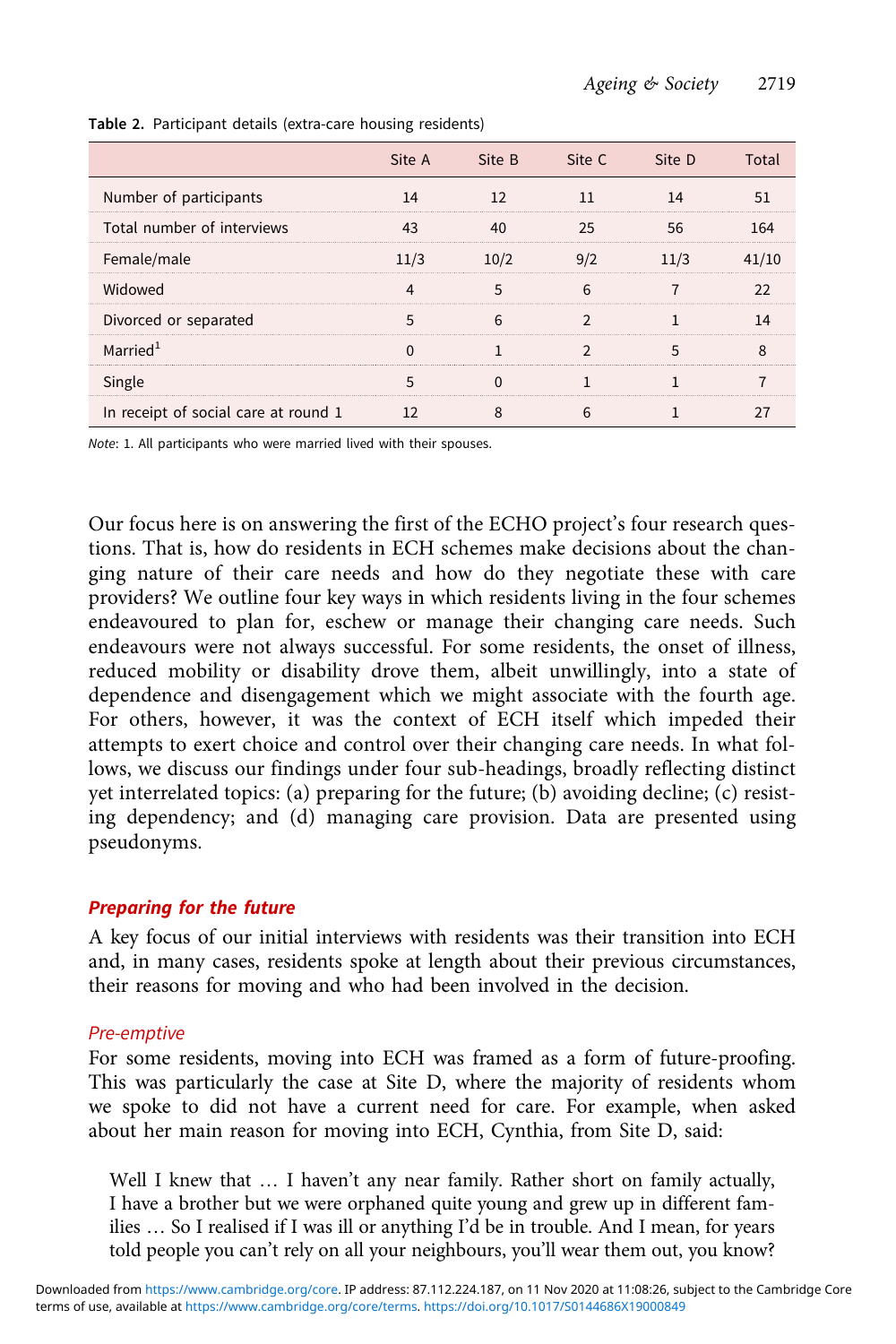Marjorie, who lived at Site D with her husband, described their decision to move into ECH as not only preparatory but also timely:

The reason we moved we were in a bungalow in [place], which … was large, the garden was large, transport was, public transport was getting worse and my husband no longer drives, therefore we felt it was about time we moved and care needs could be coming up as they have actually and it was the best thing we did moving here.

It is perhaps unsurprising that some older people whom we spoke to described their decision to move into ECH as one based on an anticipated future need for care. In their analysis of data gathered in 31 ECH schemes, Kneale and Smith (2013: 282) similarly concluded that the decision to enter ECH is, for many, 'likely to be a preemptive move in anticipation of deterioration in health, a lifestyle choice, or, in the case of couples, may reflect the health of the partner'. This is reaffirmed in the findings of other studies of the decision-making and characteristics of those moving into ECH (Bäumker et al., 2012; Darton et al., 2012).

Such a pre-emptive move undoubtedly requires that the older person foresees a future change in their care needs. Nonetheless, much like participants in the study by Lloyd et al. (2014), this consciousness that decline was inevitable did not cause residents in our study to give up on the exercise of self-determination. Instead, it was an awareness of one's ageing that allowed participants to exert control over the provision of their future care. This awareness spurred participants to make preparations which would allow them to avoid being 'in trouble' (Cynthia, Site D) should they become unwell and, particularly in the case of Site D, to avoid long waiting lists for an ECH place if/when a need for care did arise.

#### Proactive

For other residents, whilst the move into ECH followed rather than preceded a change in care needs, this move was the result of a proactive decision made by the resident. At Site C, the specialist dementia site, for example, Patricia spoke about how her decision to move into ECH came as a surprise to her family, with whom she was living at the time:

The reason [for moving] really was I was lonely, and also I knew that my legs were getting worse and not being able to get out and I just felt that it was the time … I think they [my family] were a bit surprised at first. Like me. I was a bit surprised that it was happening so soon. I said 'I'm lonely, I'm very lonely', I said 'I can't stop here'. So that was that really. I'd made the decision.

Older residents of ECH envisioning their own future needs for care might be read as evidence of their fear of (or concern about) transitioning into the fourth age. What is distinct about these accounts, however, is that they frame the decision to move into ECH not as an attempt to 'steer clear of' or 'put off' the fourth age 'for as long as possible' (Gilleard and Higgs, 2010: 127; Laslett, 1987: 154), but as a rational, preparatory decision to secure quality care provision and quality of life in the fourth age. This aligns with previous accounts of the move into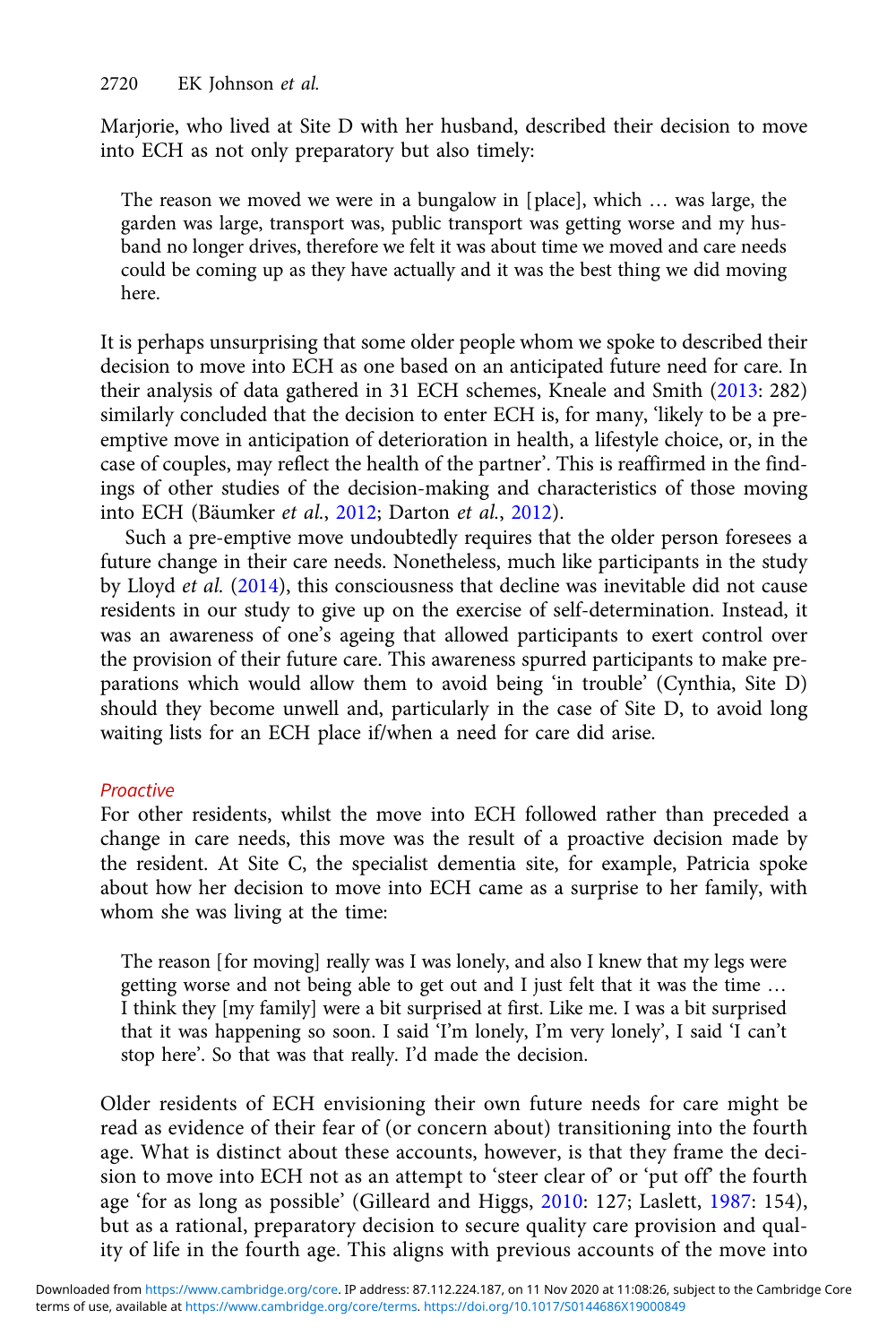ECH as being something that is more often planned in anticipation of needs rather than a response to a crisis or immediate need (Bäumker et al., 2012; Darton et al., 2012).

Whilst the marketing of some ECH schemes rests upon the social imaginary of the third age, it was the provision of care within ECH – just as much as the lifestyle options which it presented – which encouraged these older people to make the move. There may be an argument here that residents are conforming to prescribed roles, that is, that they would be regarded as self-determining and assuming the position of expectations of moving into the fourth age. However, in our study, we argue that the residents' claims, instead, depart from conceptualisations of the transition into a care environment as an 'event horizon' which is regulated by professionals and beyond which lies the social death of the subject (Gilleard and Higgs, 2010).

#### Reactive

For other residents whom we spoke to, the decision to move into ECH was more reactive and, in some cases, residents did not feel that they had been involved in the decision-making process. We were unable to collect data regarding how every resident's care was funded because many were either not aware of or could not remember this information. It did appear, however, that publicly funded, as opposed to self-funded, residents were more likely to feel that they had been left out of decisions about moving into ECH. The accounts of these residents often referred to the role of family members or professionals in arranging their transition into ECH. At Site A, for example, Phillipa said:

Well there used to be a woman here that used to be the manageress, and she came to my bungalow where I lived, and the doctor said I was falling down a lot, so she came, and that's how I came in here. She told me about this place, and she brought me in, and I've been here ever since.

For other residents, it was a housing need, rather than a care need, that had spurred the move into ECH. Residents referred to how their local council had 'run out of room' to accommodate them elsewhere (Sally, Site B) or spoke about how their move into ECH had been arranged because of previous landlords wanting to 'get rid' of them (Harry, Site B), due to problems with previous neighbours, or due to unsuitable or inaccessible accommodation. Interestingly, this included residents in Area 1 who had moved into ECH after a change in the allocation policy, which required that it was care needs, rather than housing needs, that were the focus of assessments and placement decisions.

Those residents who described their move into ECH as a reactive one (where decisions were often made by others) were more typically of the fourth age in Gilleard and Higgs' terms, since they did not control the move. Many of these residents relied on local authority funding for their housing and/or care. Since funding is dependent on both financial eligibility and eligibility in terms of need, the move of funded residents into ECH is almost always a reactive, rather than pre-emptive, one. This explains differences in our sample between sites, where the site which had the lowest proportion of funded residents and which offered accommodation for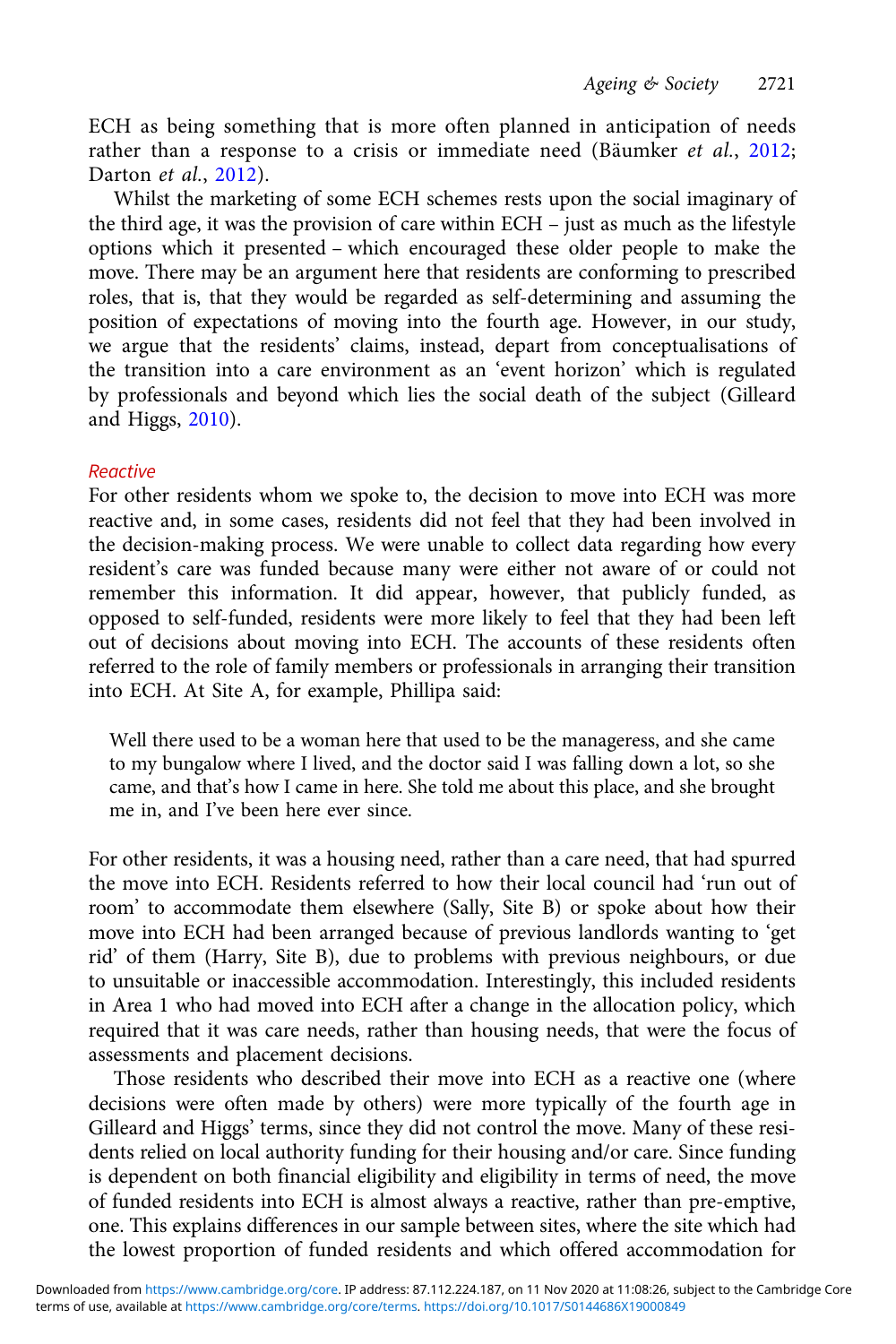purchase – Site D – was also the site where our sample population had the fewest care needs.

#### Avoiding decline

Residents across all four sites spoke about their attempts to delay their need for care or, in some cases, to avoid increasing the amount of care which they received. These attempts involved a variety of strategies, but key amongst these was keeping busy, both physically and mentally.

#### Keeping busy

Keeping busy was viewed by many residents as a way to prevent physical or mental decline; as one resident, Esther, at Site A said, 'if you don't use it, you lose it (laughs)'. For Esther, who defined this phrase as her 'motto', keeping busy entailed her organising group activities, assembling Christmas boxes for a charity appeal, and getting out and about every day. In our first interview with Esther, she said:

I do mostly all my own food. I go down the dining room once a week maybe, you know … I think it gives you something to do and it keeps your mind occupied … Because I was – my moles were – I've had cancer twice but that's not a problem. Alzheimer's, I'm scared stiff of Alzheimer's … So, I went to my doctor and asked his advice. He said keep busy. That's why I go out every day … just go out just for a little while.

Several other residents at Sites A and B stressed the importance of 'not sitting … and waiting for God' (Esther). Here, keeping mentally active and socially engaged was framed by residents as a way to avoid isolation and boredom and, in turn, mental and physical decline. Pauline, a resident who organised activities at Site B, for example, said, 'how on earth can you stay in 24/7 … that would drive me nuts' and her fellow resident, Janice, described how she would knit clothing for care workers' babies as a way to 'keep occupied'.

Whilst for Esther and other residents at Sites A and B, keeping busy required self-organisation, good mobility and links to the external community, for residents whom we spoke to at Site D, being busy was seen as an inevitable consequence of living in the ECH scheme. Indeed, several residents at Site D joked about their need for a 'day off' from the scheme's constant stream of activities and events. Nigel said that he was yet to unpack all his possessions after living at Site D for eight months because there was 'so much going on' at the scheme. Likewise, when asked if there was enough to do at Site D, Gladys joked: 'Oh, plenty. They have to make an appointment. My grandson will say "I can never get hold of you Nan, I shall have to make an appointment!"'. Exercise was also discussed by residents at Site D who, for the earlier part of our study, had access to an on-site gym and fitness instructor.

#### Kept idle

Keeping busy and certainly partaking in exercise, however, was not always possible for the residents whom we spoke to in all four of the schemes. In some cases, this was due to issues of mobility, disability or illness. For other residents, attempts to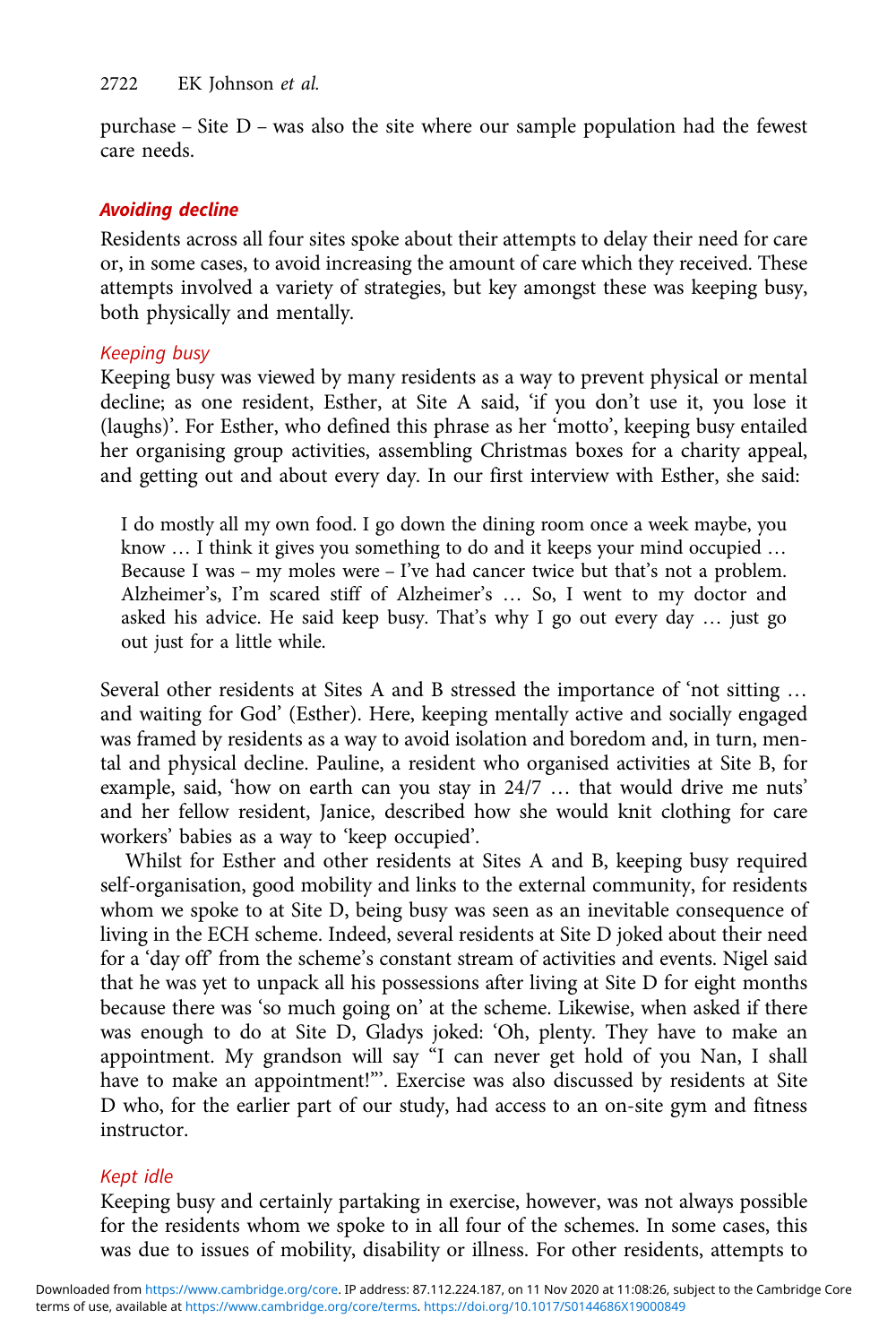keep busy were hindered by the context in which they lived, either due to a lack of activities, a lack of care or support provision or changes to the way that support was funded, or the layout and design of the scheme. Residents at Sites A, B and C, for example, spoke about the impact which a lack of activities had on their feelings of boredom, loneliness and quality of life.

Residents across the four sites also referred to how the design and materiality of ECH could impact upon their ability to socialise and keep busy. Yvonne, at Site A, for example, spoke about how the heavy door to her flat had become a barrier to her ability to engage in activities and social events at Site A. In other cases, residents found it difficult (or impossible) to access certain areas. Several residents at Site D, for example, spoke about their long walk to communal areas and a large flight of stairs to one external exit. During our fourth visit to Site B, a broken lift meant that some residents were unable to leave their flats for several days. The study by Barnes et al. (2012) of the physical design of ECH has similarly drawn attention to how the built environment of ECH – heavy fire doors, inadequate storage and a lack of handrails, among other things – can present barriers to independence.

In recent years, there has been increased recognition of the importance of creating spaces where materiality and design facilitate, rather than hinder, the mobility and sociability of those residing in care environments (Parker et al., 2004; Martin et al., 2015; Bates et al., 2016; Martin, 2016). As these instances demonstrate, however, more needs to be done to translate this recognition into practice, bringing older ECH facilities in line with current developments.

Importantly, for residents in our study, keeping busy and engaging in activities was considered to be a way to avoid physical decline and, in turn, to prevent or delay the need for care or assistance. Whilst ECH sometimes facilitated these strategies (e.g. through the provision of activities), this facilitation was not consistent across the four schemes, across the four waves of our study or for all residents living in each scheme.

#### Resisting dependency

A third way in which some residents in our study exerted control over their changing care needs was by avoiding the purchasing of formal care until absolutely necessary. These residents either had an illness, disability or infirmity which restricted their ability to carry out certain tasks at the beginning of the study or developed one during the course of the research. Nonetheless, they took measures to prevent such infirmities from necessitating the uptake (or increase) of formal care provision. Whilst formal care assessments may have concluded that these residents had a need for care, the residents took steps to either prevent or reduce the impact which this need had upon their requirements for formal care provision. This happened in two key ways: adaptation and informal care arrangements.

#### Adaptation

There were examples of the first strategy, adaptation, across the four sites. Such adaptation was often employed to prevent the need for support with shopping or cleaning and often involved technological solutions or aids: Julie from Site B, for example, had reduced her hours of support provision after teaching herself how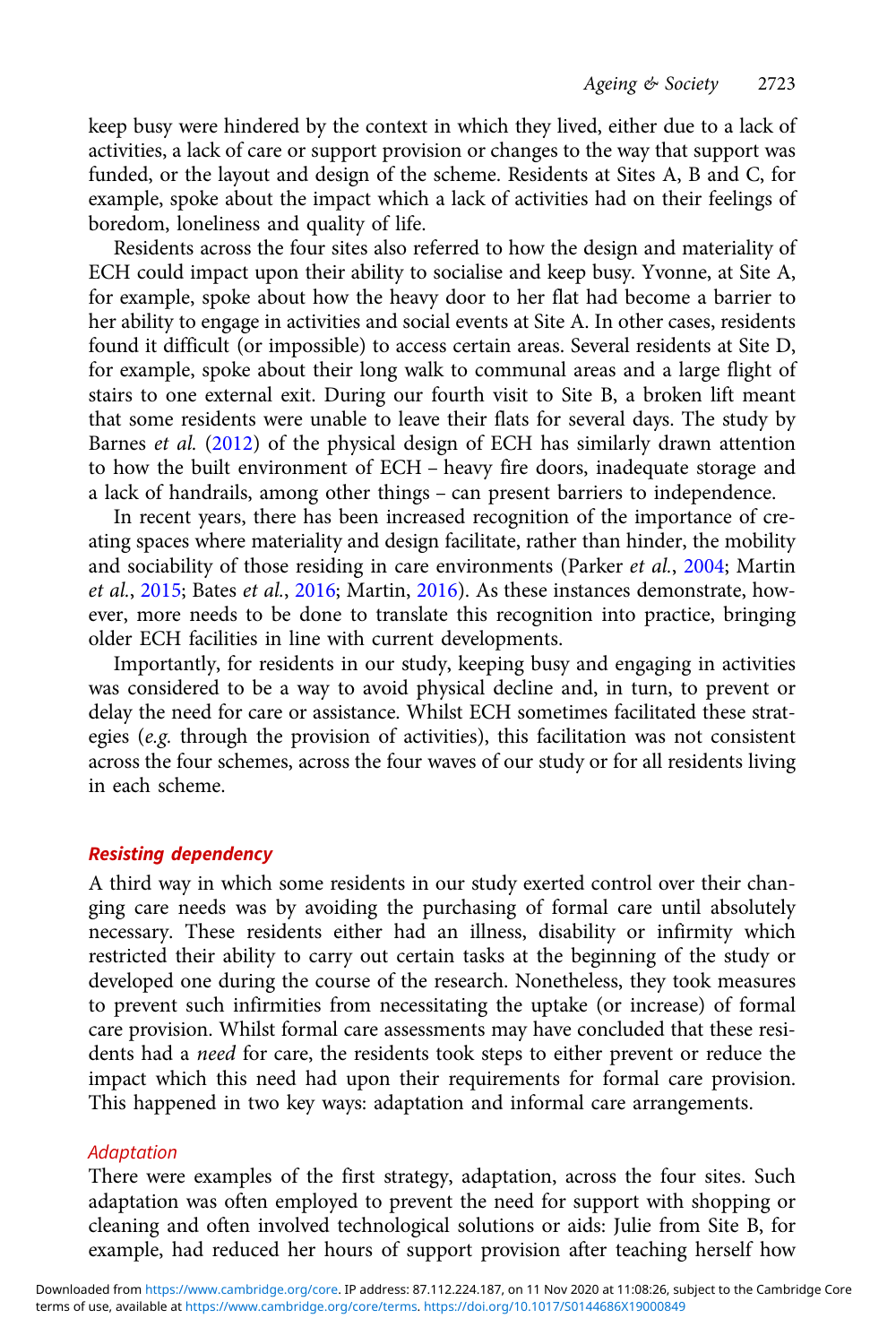to shop for groceries online; some residents at Sites A, B and D purchased electronic scooters during the study; and residents at Sites B, C and D arranged the delivery of frozen meals when they were unable to cook. Joseph, at Site D, for example, said:

I cook for myself … Well I say cook for myself, I get most of them from Iceland. Meals for one. Beautiful, I can fill the freezer full of five or six meals and it's only about seven quid …The food [in the restaurant here] was great. I have no problem with the food it is just the fact that I like my one bit of independence that's getting my own meal when I want it.

Many residents who made adaptations in order to avoid formal care drew upon a similar discourse, and indeed were often the same individuals as those who stressed the importance of 'keeping busy'. Sally, a resident at Site B who had chronic leg pain and mobility problems, was one of these individuals. She said:

I don't have any carer here, no. I try and persist to do things myself. Keep me going. 'Cause I think if you just stop, that's it isn't it? And I think, you must. I know it's a bit hard sometimes but you've got to do it because otherwise you just crack up and I don't want that.

For many residents, avoiding formal care was therefore viewed as a way to keep active and maintain independence. Interestingly, however, residents did not always frame receiving care and support from friends or family members in the 'dependent' way that they framed formal care.

#### Informal care arrangements

Across the four sites, many residents drew upon the informal care and (more often) support from family members or from other residents as an alternative to receiving formal care. Often, this took the form of grocery shopping, cleaning and household tasks, assistance with finances, and transportation. Sally, mentioned in the quote above, for example, explained that, whilst living in ECH meant that she was 'not dependent on [her children] … as much', her daughters also enabled her to 'persist' with doing things herself rather than drawing upon formal care provision:

My daughters take me shopping. Or else I would have problems there. They take me or if I can't go they get it [groceries] for me. But I try and go [out] if I can just to be out for a few hours. So I got no problems there, my daughters are very, very good and I just get on with it.

When asked if they received any care or assistance, many residents explained that they did not but that, on occasions where they did require assistance, they would 'only have to pick up the phone' and a family member would 'be [t]here' (Alison, Site D). Similarly, Nancy, from Site D, explained:

At the moment I can do everything myself, I mean things are getting more difficult … I can see the day coming when I will have to ask for some help … if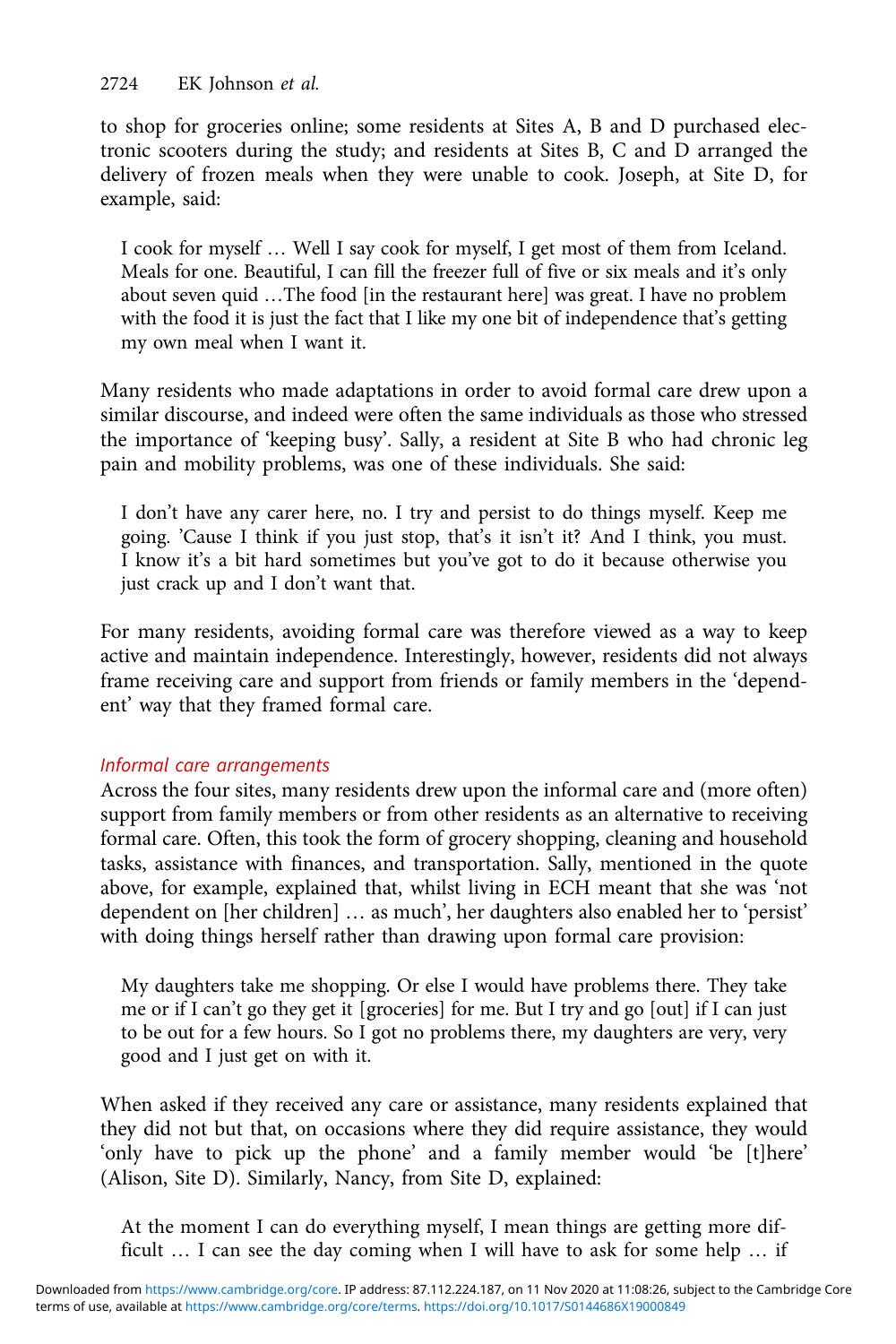I want anything done my brother-in-law, or one of my relatives would come and do it for me you see rather than me, but I know I can ask them and the staff here are super.

Whilst some residents spoke about their desire to resist becoming dependent on their families and expressed that they did not want to 'pester' (Barry, Site B) or 'impose on' (Eileen, Site D) them, more often, residents expressed a preference for drawing upon familial networks for support before drawing upon formal care provision.

Other ECH residents resisted drawing upon the informal care and support of family members or formal care provision by depending on each other. For example, Norma at Site B picked up shopping for other residents and visited one resident after a stay in hospital, while Mabel at Site D helped another resident with opening jars and removing her jumper each night. More formally, some residents at Site D became official volunteers for the site's care provider, assisting other residents with activities and outings. For many residents at the four schemes, support from other residents came during times of ill-health. June, who lived at Site B, for example, said:

Do you know a lady in my little flats, Thursday, she brought me round a cream rice pudding, she knew I weren't eating and she said 'try this' … I know they're always pleased to see me [in the lounge] and if I don't go down there I get phone calls to see if I'm alright and the lady in that flat up there said that I could ring her at night or day it doesn't matter what time, now there's not many people that say that is there?

For others, ECH impeded, rather than enabled, their attempts to resist dependency by avoiding formal care provision. This was particularly the case at Site B where, in accordance with the local authority policy in Area 1, new funded residents were only accommodated if they required five hours of formal care provision per week. Iris, from Site B, described these criteria to us in her first interview:

She [care assessor] said, 'the only thing is you've got to have five hours care a week'. I said, 'Five hours care.' I said, 'I don't need care.' I said, 'I can look after myself.' Well she said, 'Well that's the new ruling that has been brought in, so there's no option, you know.' Oh well, I said, 'If that's the case what am I going to have care on?' So of course she explained. She said, 'Well you can have the carers come in on a morning … On a Wednesday you can have a bath, so that's an hour there, they allow for that, so that was three hours. An hour they take to come in and do the cleaning and then they allow an hour for the laundry … I mean it don't take an hour, but that's what they allow the hour for. So that was the five hours, so that was what I had to do.

It is not clear why Iris was accommodated at Site B if she did not meet the assessment criteria in terms of her care needs, but this does draw attention to the difficulty of assigning specific amounts of time for particular care tasks, without taking account of individual variation or preferences.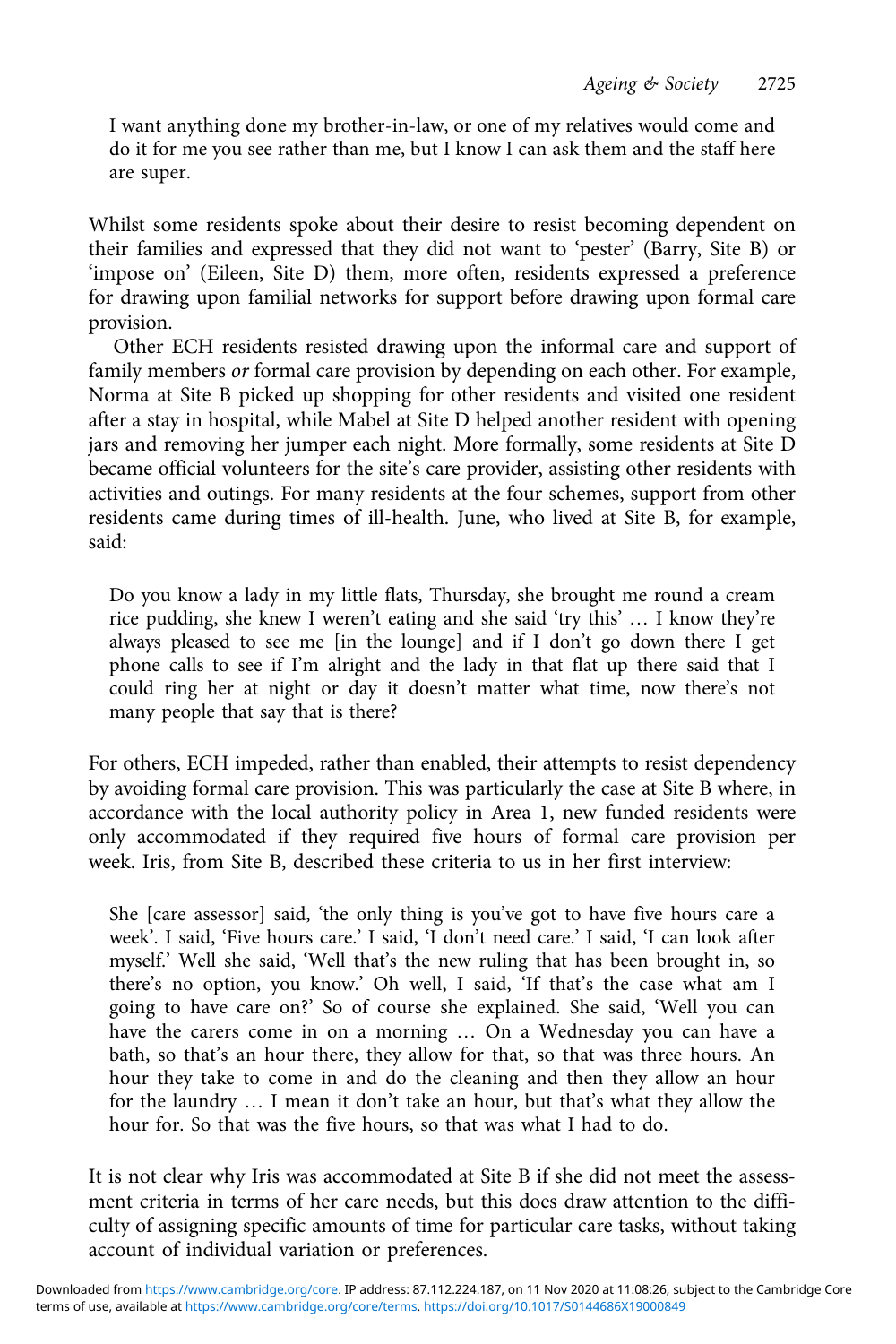#### 2726 EK Johnson et al.

#### Managing care provision

For other residents at the four schemes, accepting a need for care did not signify a sacrificing of all control. Indeed, whilst an individual's need for care may result from their loss of control over 'body' or 'self', the provision of care can bring new possibilities for control with it. Such control was visible in instances where residents had a say in specifying the timing and content of their care. Iris, who was mentioned in the previous paragraph, for example, spoke at length about how whilst she accepted that she was required to receive five hours of care per week at Site B, she also carefully adapted the content of these five hours of care when her needs changed:

Well they don't do the laundry now ... I've had to start wearing these elastic stockings. And they come in on a night, because I cannot take them off … It takes them about five minutes, but the least time they can charge is a quarter of an hour. So of course, that was put down. Well I went to [manager] and I said, 'well fair enough, if I've got to have it, I've got to pay for it.' But I said, 'I don't want to pay more than the five hours a week, can that be taken off of something else?' So, it was worked out, they'd take out the laundry, they don't do the laundry now. Instead of getting an hour cleaning I get three-quarters of an hour. And, oh quarter of an hour for a bath, instead of an hour. So, they've cut it down, it's still five hours.

Other residents, across the four schemes, spoke about how they were able to reduce the hours of care which they received, alter which tasks were carried out by care workers and alter the timing of their care. In contrast to Gilleard and Higgs' (2010) assertion that a loss of one's ability for self-care leads one to transition into the fourth age, some participants in our study were at once both unable to carry out all activities without assistance from others and able to exert control and self-determination when it came to planning and managing their care.

This ability to maintain control despite an inability for self-care was a positive aspect of ECH which appeared to be dependent on whether residents' particular needs or preferences could be accommodated within care workers' scheduled hours of work. For example, at Site B, there was sufficient room to manoeuvre the timing of Iris's care to accommodate a 15-minute appointment during the evening. This extends existing claims that for older people receiving care, asserting 'control' can move beyond self-management and include delegating their care and responsibilities elsewhere and deciding when support is delivered (Bamford and Bruce, 2000; Gabriel and Bowling, 2004; Callaghan and Towers, 2013; Lloyd et al., 2014).

For other residents, however, the provision of care in ECH was not flexible enough to meet their requirements. This was particularly the case when it came to care in the evenings or at night, when a lack of staff meant that the timing of care did not align with residents' preferences or needs. At Site C, for example, Patricia said: 'they come in at eight o'clock to get me into my night clothes ready for bed. I don't go to bed at that time but that's my time and I'm sitting watching television by then'. At Site C, and the three other sites, the provision of care was organised into what care workers and managers at three sites termed 'runs'. Across all four sites the approach to the organisation of care was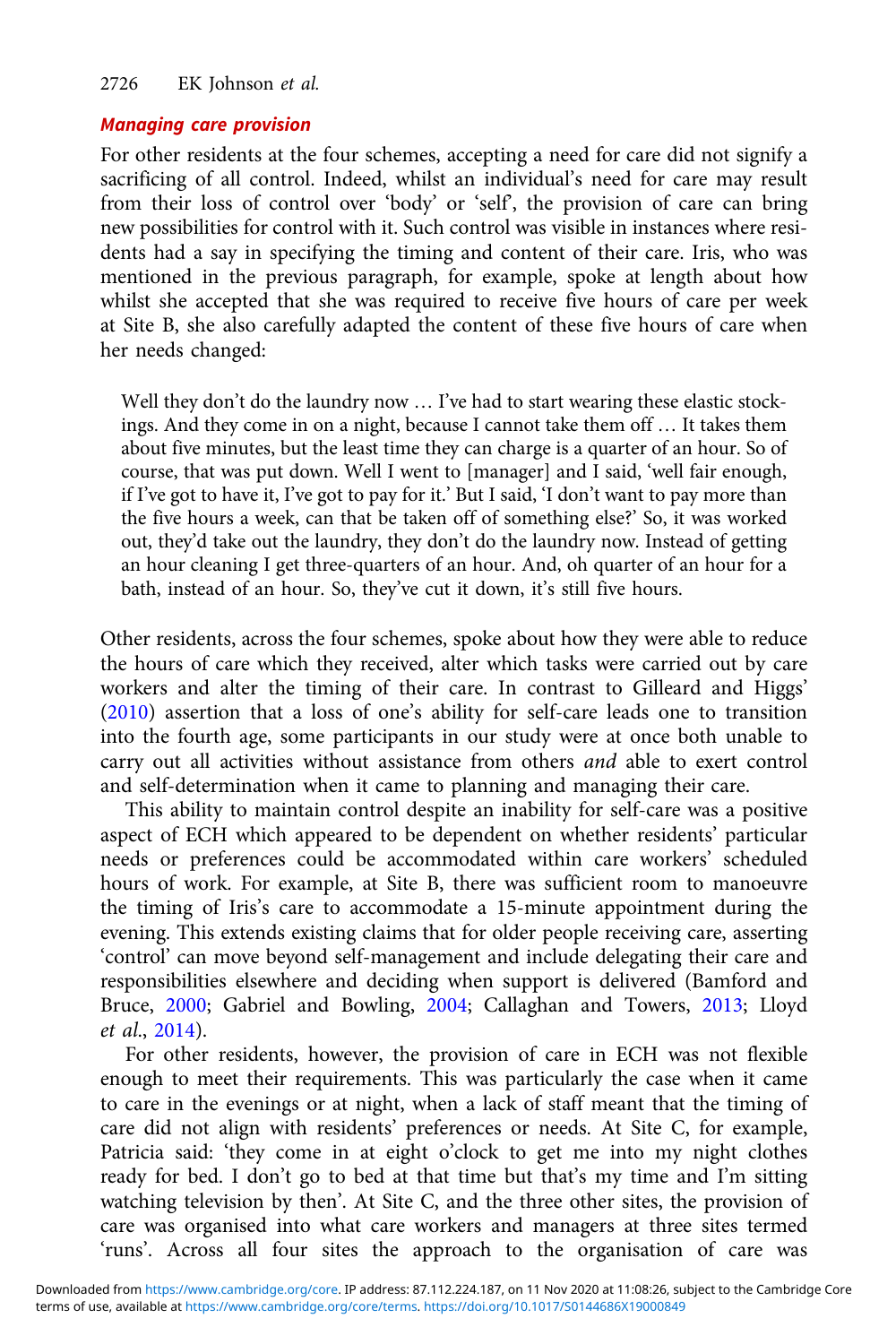'time-and-task based' (Garwood, 2010), which severely impacted upon the control that residents could exercise over both when their care was to be carried out and what tasks would be undertaken.

The experiences of these residents may appear to provide evidence of the institution's role in propelling individuals into the fourth age. Gilleard and Higgs (2010) describe the institution as a key propeller of the individual's progression into the fourth age, suggesting that it is health and care professionals who determine whether someone is of the fourth age. That ECH is claimed as a potential solution to some of the problems associated with more traditional care environments, such as nursing and residential homes, presents it as a possible form of housing with care that does not automatically cause residents to enter the fourth age. What we see in some of these examples, however, is that the self-management of care envisioned by proponents of ECH is not always realised and, instead, an inflexible organisation of care into 'runs' takes away residents' ability to make choices or remain independent.

#### **Conclusions**

Carrying out in-depth, qualitative interviews with older people over the course of 20 months made clear the mutable nature of resistance and resilience in later life. For the older people in this study, feelings of control and independence were not static states which receded at a clear border between the third and fourth age. Like Grenier's (2012: 177, 170) participants, residents' accounts of later life in ECH were 'layered with complexity' and troubled the 'polarisation of the third and fourth age' which has been presented in previous literatures. In the context of ECH, our findings show how several organisational factors can work together to either facilitate or impede older people's attempts to avoid decline, resist dependency or manage their care provision.

Our study reaffirms that, rather than propelling older people into the fourth age, moving into ECH can be the product of an agentic decision, which is made as an attempt to plan for the future and maintain independence (Bäumker et al., 2012; Darton et al., 2012). Moving into ECH in an agentic manner, however, was not possible for all residents across the four schemes. Two related factors which mitigated residents from expressing agency in this way were the funding criteria of the schemes and, in turn, their means of recruiting residents. Whereas, at Site D, many self-funding residents had attended scheme open days and signed a waiting list way in advance of moving in, many individuals moving into Sites A, B and C were reliant on meeting their local authorities' funding criteria. For residents at Sites A, B and C, the move into ECH was therefore more likely to be a reactive one in which they were given less choice. This reaffirms that there is a disparity of experiences between older people who are tenants living in ECH schemes which act as providers of social housing and older people who are able to actively choose to become outright owners of apartments in luxury ECH schemes (Smith et al., 2017).

Providing further evidence that the barrier between the third and fourth ages is not an unmalleable 'cliff edge' (Gilleard and Higgs, 2010), many residents in the study described their successful attempts to keep physically active and to avoid social isolation despite their ailments. Impacting upon both of these things, however, was the availability of social activities and the materiality and architecture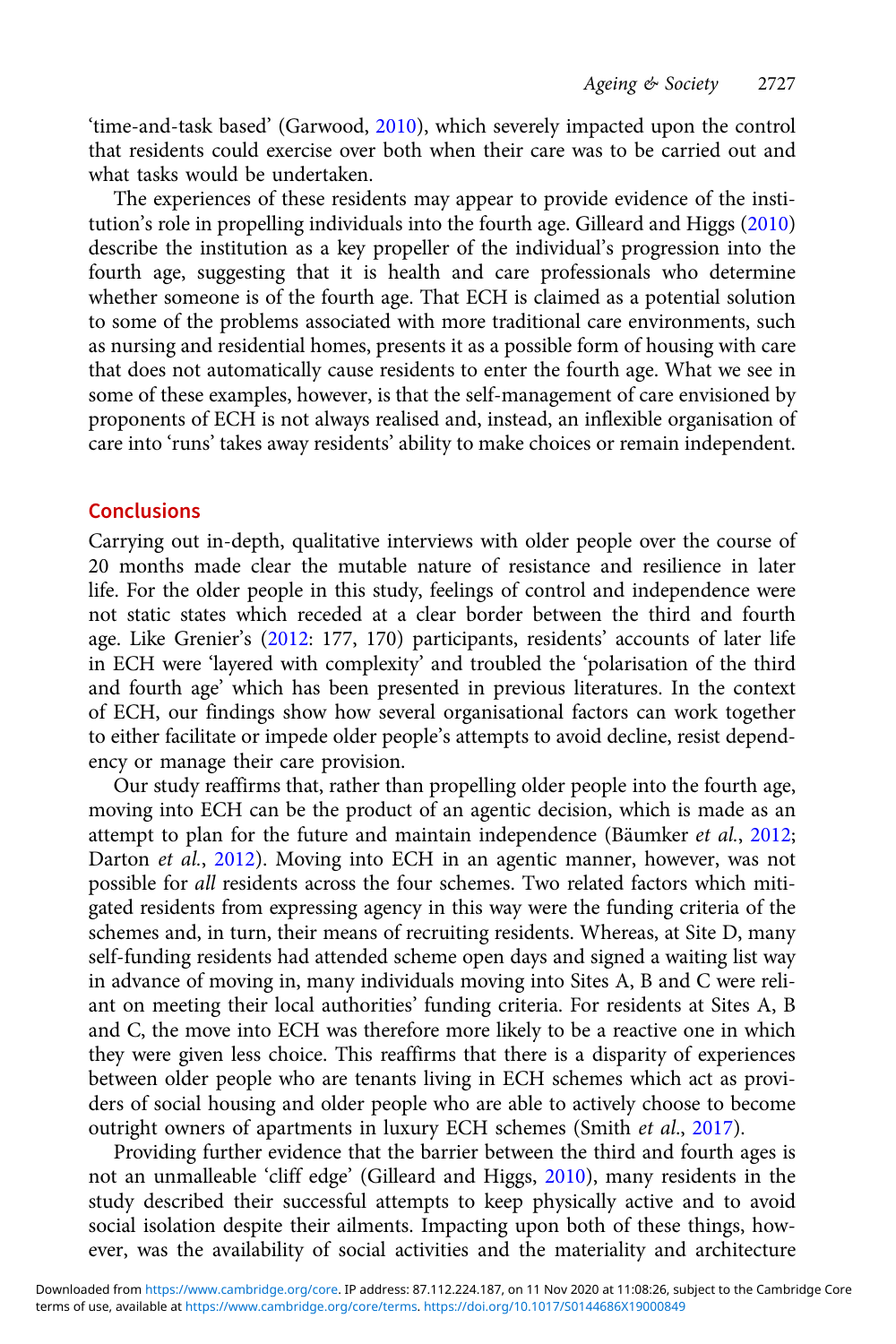of the schemes, such as long corridors, heavy doors and a lack of exercise facilities. This demonstrates a clear need for researchers and care planners to continue to attend to the materiality and design of care environments, which impact heavily upon older people's capacity to resist decline and dependency (Martin et al., 2015; Bates et al., 2016; Martin, 2016).

Moreover, many residents in this study – perhaps in an attempt to distance themselves from notions of dependency (Grenier, 2012) – avoided formal care provision until it was considered absolutely necessary. This shows how, for some older people, it is not the existence of care needs, but the receipt of care provision, which is associated with dependency and decline. Likewise, when residents in our study were no longer able to solely self-care or receive support from family or friends and, instead, were required to draw upon formal care provision, this did not mean a withdrawal of all agency. In fact, for some residents, the receipt of formal care provision created an interdependence that provided an opportunity for more agency. This stands in contrast to previous suggestions that it is the receipt of formal care provision which characterises an older person as of the fourth age. Growing old in ECH is not a straightforward tale of decline or a lack of agency; indeed, agency and choice – for the residents in this study, at least – were not simply luxuries reserved for the healthy. If ECH is to facilitate residents' expression of agency in this way, then care provision must be flexible enough to respond to residents' needs and choices.

In this paper, then, we have recognised the role of personal agency in ECH, which is influenced or mitigated at different moments depending on the intersected factors outlined above. For participants in this study, growing older did not amount to a 'cliff edge' (Gilleard and Higgs, 2010). Instead, residents were able to exert agentic choice at different moments, although the range and degree of such choice varied from resident to resident and from scheme to scheme. Ensuring greater equity in this respect will require: making ECH a viable option for all older people in order to reduce reactive placements; attending seriously to the materiality and architecture of ECH settings; offering opportunities to 'keep busy'; and ensuring that we give older people as much control as possible to manage how and when their care is provided.

These proposals, though, are threatened by a context which is hostile towards older people. Whilst organisational practices in ECH schemes can aid residents' attempts to manage their changing care needs, these facilitating practices are threatened by external pressures, such as funding changes, which result in a more timeand task-oriented approach to service provision. The many challenges identified throughout this paper are significantly related to the degree and source of ECH schemes' funding. Austerity policies – including service cutbacks and reduced social care funding – have a cumulative impact on the ability of older ECH residents to hold and enact agency. This flags up the issue of lifetime inequities and cumulative disadvantage among the older population (Grenier, 2012), which deserves more attention than it has been afforded here. Nonetheless, what this study makes clear is that, whilst ECH may prevent some older people from transitioning into the fourth age without agency, it requires both adequate resourcing and a policy environment which is aligned with its goals if it is to live up to this promise.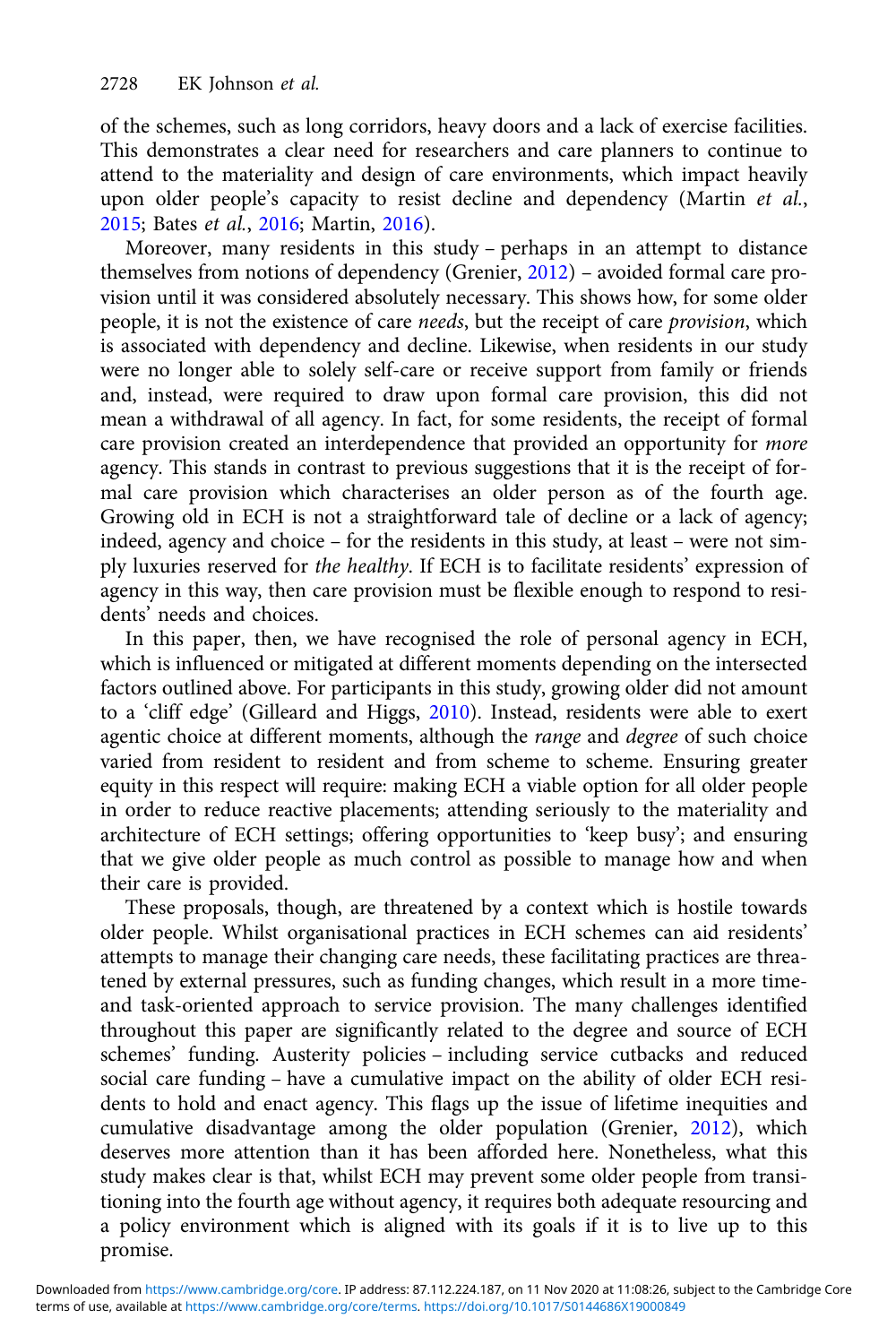Financial support. This work was supported by the National Institute for Health Research, School for Social Care Research (grant number CO88/CM/UBDA-P73). Financial sponsors played no role in the design, execution, analysis and interpretation of data, or writing of the study.

Ethical standards. Ethical approval was obtained from the National Social Care Research Ethics Committee (reference number 15/IEC08/0047).

#### References

- Atkinson TJ, Evans S, Darton R, Cameron A, Porteus J and Smith R (2014) Creating the asset base a review of literature and policy on housing with care. Housing, Care and Support 17, 16–25.
- Baltes PB and Smith J (2003) New frontiers in the future of aging: from successful aging of the young old to the dilemmas of the fourth age. Gerontology 49, 123–135.
- Bamford C and Bruce E (2000) Defining the outcomes of community care: the perspectives of older people with dementia and their carers. Ageing & Society 20, 543-570.
- Barnes S, Torrington J, Darton R, Holder J, Lewis A, McKee K, Netten A and Orrell A (2012) Does the design of extra-care housing meet the needs of the residents? A focus group study. Ageing & Society 32, 1193–1214.
- Barrett P, Hale B and Gauld R (2012) Social inclusion through ageing-in-place with care? Ageing  $\phi$  Society 32, 361–378.
- Bates C, Imrie R and Kullman K (2016) Care and Design: Bodies, Buildings, Cities. Chichester, UK: John Wiley and Sons.
- Bäumker T, Callaghan L, Darton R, Holder J, Netten A and Towers AM (2012) Deciding to move into extra care housing: residents' views. Ageing & Society 32, 1215-1245.
- Bernard M, Bartlam B, Sim J and Biggs S (2007) Housing and care for older people: life in an English purpose-built retirement village. Ageing & Society 27, 555-578.
- Buckner L, Croucher K, Fry G and Jasinska M (2013) The impact of demographic change on the infrastructure for housing, health and social care in the North of England. Applied Spatial Analysis and Policy 6, 123–142.
- Callaghan L and Towers AM (2013) Feeling in control: comparing older people's experiences in different care settings. Ageing & Society 34, 1427-1451.
- Christensen K, Doblhammer G, Rau R and Vaupel JW (2009) Ageing populations: the challenges ahead. The Lancet 374, 1196–1208.
- Copeman I and Porteus J (2017) Housing Our Ageing Population: Learning from Councils Meeting the Housing Needs of Our Ageing Population. London: Local Government Association.
- Corden A and Millar J (2007) Time and change: a review of the qualitative longitudinal research literature for social policy. Social Policy & Society 6, 583–592.
- Croucher K and Bevan M (2010) Telling the Story of Hartfields: A New Retirement Village for the 21st Century. York, UK: Joseph Rowntree Foundation.
- Croucher K, Hicks L, Bevan M and Sanderson D (2007) Comparative Evaluation of Models of Housing with Care for Later Life. York, UK: Joseph Rowntree Foundation.
- Croucher K, Hicks L and Jackson K (2006) Housing with Care for Later Life: A Literature Review. York, UK: Joseph Rowntree Foundation.
- Darton R, Bäumker T, Callaghan L, Holder J, Netten A and Towers AM (2012) The characteristics of residents in extra care housing and care homes in England. Health and Social Care in the Community 20, 87–96.
- Department of Health (2004) New Report Shows that Standards of Care for Older People in Homes Are Improving (Press release 2004/0117). London: Department of Health.
- Dewing J (2007) Participatory research: a method for process consent with persons who have dementia. Dementia 6, 11–25.
- Diamond T (1992) Making Gray Gold: Narratives of Nursing Home Care. Chicago, IL: University of Chicago Press.
- Evans S, Atkinson T, Darton R, Cameron A, Netten A, Smith R and Porteus J (2017) A community hub approach to older people's housing. Quality in Ageing and Older Adults 18, 20–32.
- Evans S and Vallelly S (2007) Social Well-being in Extra Care Housing. York, UK: Joseph Rowntree Foundation.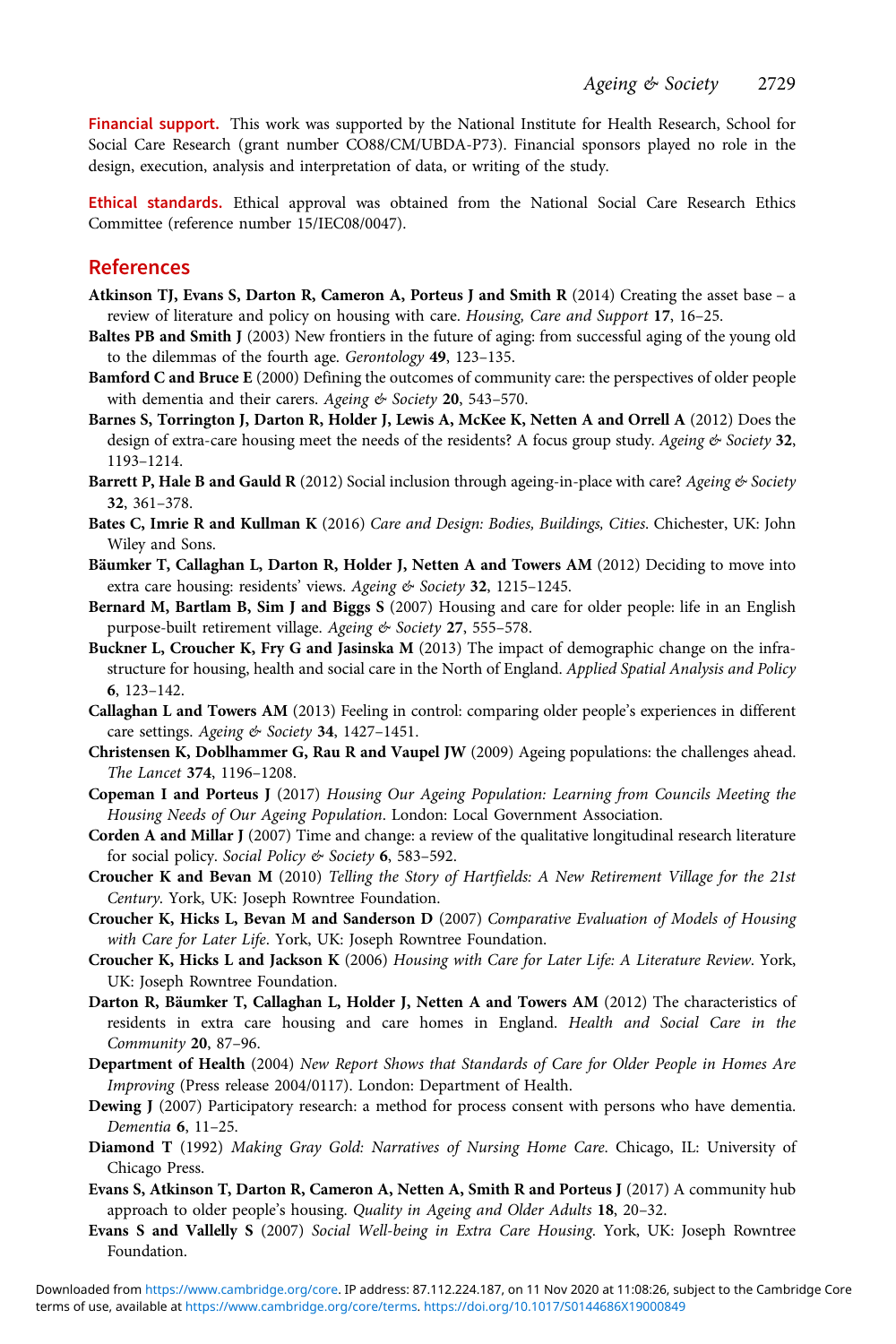- Frank JB (2002) The Paradox of Aging in Place in Assisted Living. Westport, CT: Bergin and Garvey. Froggatt K (1997) Rites of passage and the hospice culture. Mortality 2, 123–136.
- Gabriel Z and Bowling A (2004) Quality of life from the perspectives of older people. Ageing  $\&$  Society 24, 675–691.
- Garwood S (2010) Extra Care Housing and Dementia Commissioning Checklist, July, Department of Health National Dementia Strategy Implementation Group. London: Department of Health.
- Gilleard C and Higgs P (2010) Aging without agency: theorizing the fourth age. Aging  $\&$  Mental Health 14, 121–128.
- Grenier A (2012) Transitions and the Lifecourse: Challenging the Constructions of 'Growing Old'. Bristol, UK: Policy Press.
- Grenier A, Lloyd L and Phillipson C (2017) Precarity in late life: rethinking dementia as a 'frailed' old age. Sociology of Health and Illness 39, 318–330.
- Heikkinen RL (2000) Ageing in an autobiographical context. Ageing  $&$  Society 20, 467-483.
- Hirst M (2002) Transitions to informal care in Great Britain during the 1990s. Journal of Epidemiology and Community Health 56, 579–587.
- Howe AL, Jones AE and Tilse C (2013) What's in a name? Similarities and differences in international terms and meanings for older peoples' housing with services. Ageing  $\phi$  Society 33, 547–578.
- Kingston A, Wohland P, Wittenberg R, Robinson L, Brayne C, Matthews FE and Jagger C (2017) Is late-life dependency increasing or not? A comparison of the Cognitive Function and Ageing Studies (CFAS). The Lancet 390, 1676–1684.
- Kneale D and Smith L (2013) Extra care housing in the UK: can it be a home for life? Journal of Housing for the Elderly 27, 276–298.
- LaingBuisson (2016) Extra Care and Retirement Communities UK Market Report, 14th ed. London, UK: LaingBuisson.
- Laslett P (1987) The emergence of the third age. Ageing & Society 7, 133-160.
- Laslett P (1991) A Fresh Map of Life: The Emergence of the Third Age. London: Wiedenfeld and Nicolson.
- Lloyd L (2015) The fourth age. In Twigg J and Martin W (eds), Routledge Handbook of Cultural Gerontology. Abingdon, UK: Routledge, pp. 261–268.
- Lloyd L, Calnan M, Cameron A, Seymour J and Smith R (2014) Identity in the fourth age: perseverance, adaptation and maintaining dignity. Ageing  $&$  Society 34, 1-19.
- Marengoni A, Angleman S, Melis R, Mangialasche F, Karp A, Garmen A, Meinow B and Fratiglioni L (2011) Aging with multimorbidity: a systematic review of the literature. Ageing Research Reviews 10, 430–439.
- Martin D (2016) Curating space, choreographing care: the efficacy of the everyday. In Bates C, Imrie R and Kullman K (eds), Care and Design: Bodies, Buildings, Cities. Chichester, UK: John Wiley and Sons, pp. 37-55.
- Martin D, Nettleton S, Buse C, Prior L and Twigg J (2015) Architecture and health care: a place for sociology. Sociology of Health and Illness 37, 1007–1022.
- McKechnie R, Jaye C and MacLeod R (2011) The liminality of palliative care. Sites: A Journal of Social Anthropology and Cultural Studies 7, 9–29.
- Nicholson C, Meyer J, Flatley M, Holman C and Lowton K (2012) Living on the margin: understanding the experience of living and dying with frailty in old age. Social Science and Medicine 75, 1426–1432.
- Parker C, Barnes S, McKee K, Morgan K, Torrington J and Tregenza P (2004) Quality of life and building design in residential and nursing homes for older people. Ageing & Society 24, 941-962.
- Pynoos J (2018) Housing for older adults. Annual Review of Gerontology and Geriatrics 38, 147–164.
- Robson DG, Nicholson AM and Barker N (1997) Homes for the Third Age: A Design Guide for Extra Care Sheltered Housing. Abingdon, UK: Taylor & Francis.
- Skills for Care (2017) Housing with Care and Support. A Snapshot of the Sector and Its Challenges and Opportunities. Leeds, UK: Skills for Care.
- Smith R, Darton R, Cameron A, Johnson EK, Lloyd L, Evans S, Atkinson TJ and Porteus J (2017) Outcomes-based commissioning for social care in extra care housing: is there a future?. Housing, Care and Support 20, 60–70.
- Tinker A (2002) The social implications of an ageing population. Mechanisms of Ageing and Development 123, 729–735.